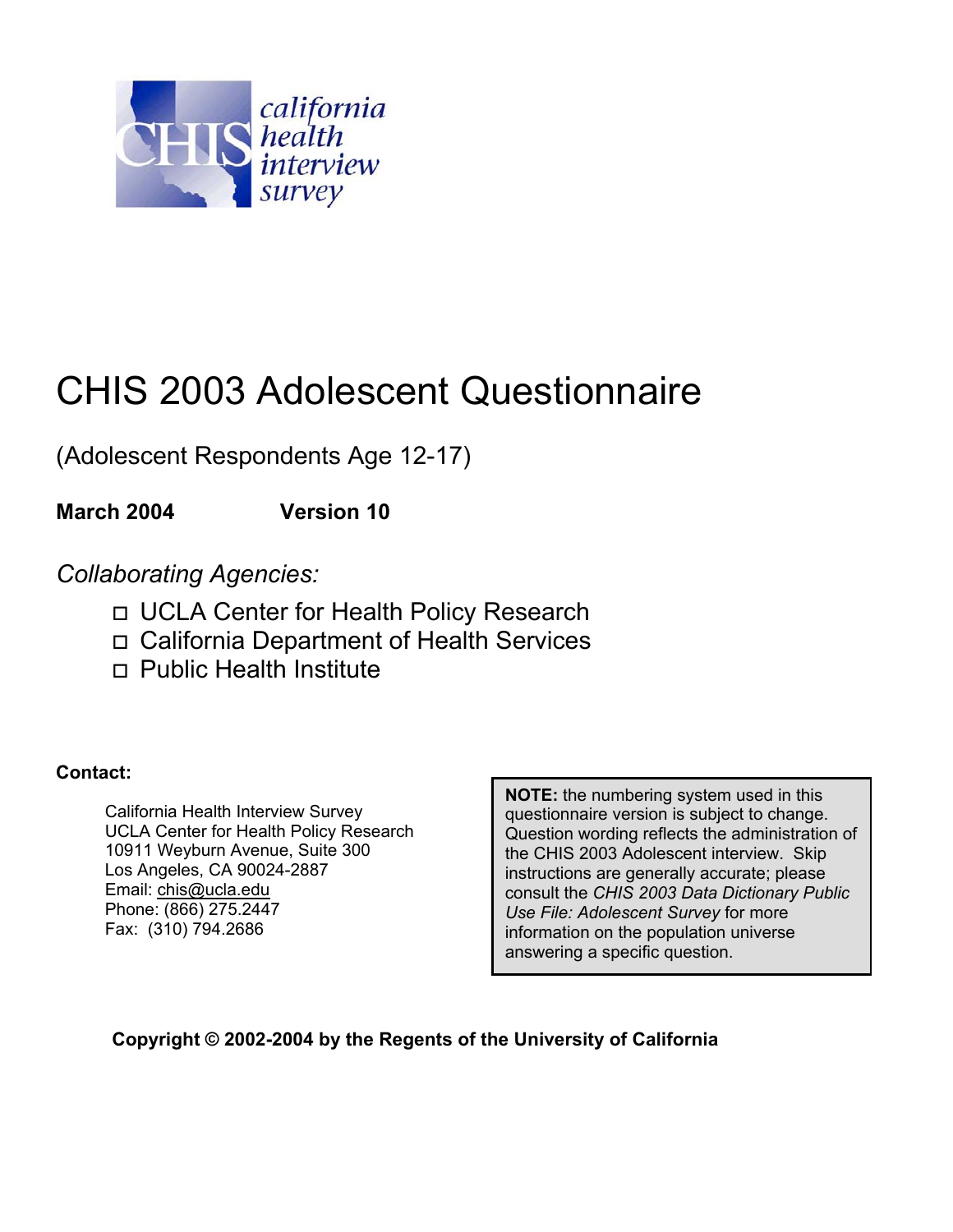| SECTION F-HEALTH CARE UTILIZATION AND ACCESS, DENTAL HEALTH  18 |  |
|-----------------------------------------------------------------|--|
|                                                                 |  |
|                                                                 |  |
|                                                                 |  |
|                                                                 |  |
|                                                                 |  |
|                                                                 |  |
|                                                                 |  |
|                                                                 |  |
|                                                                 |  |
|                                                                 |  |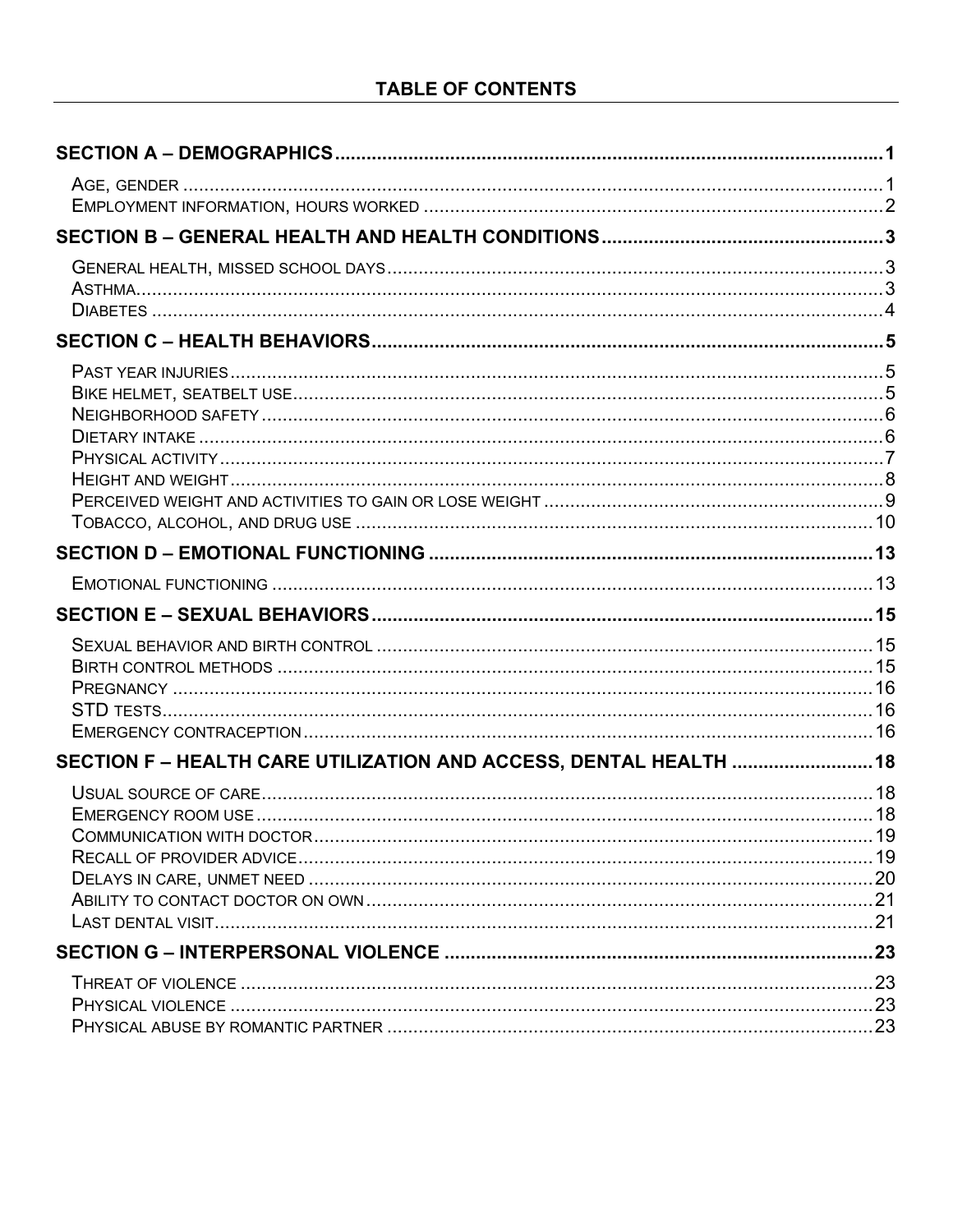| 25  |
|-----|
|     |
|     |
|     |
|     |
|     |
|     |
| .29 |
|     |
|     |
|     |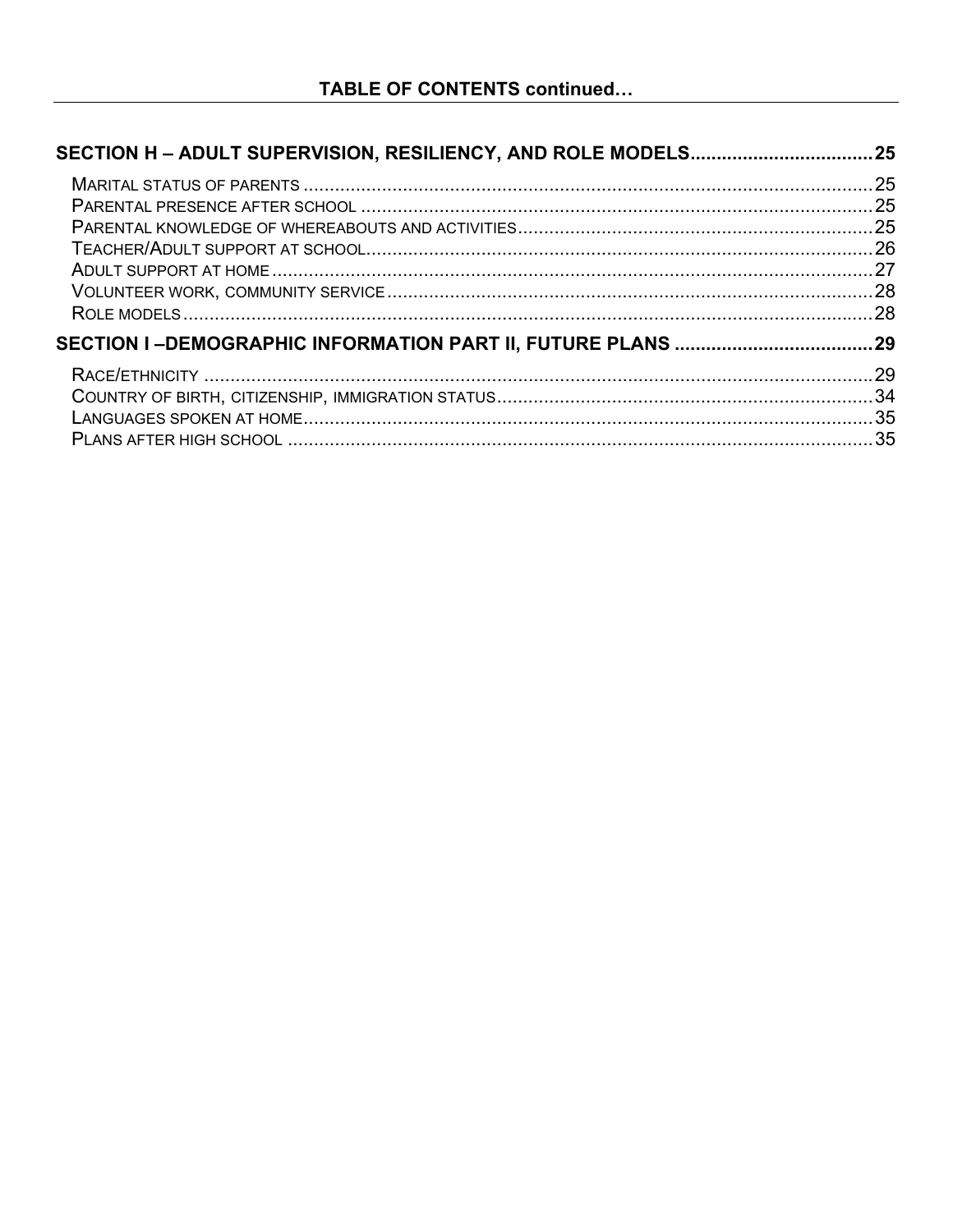### **Section A – Demographics**

#### <span id="page-3-0"></span>**PROGRAMMING NOTE QT03\_1: SET TADATE = CURRENT DATE (YYYYMMDD)**

**QT03\_1** What is your date of birth?

**[TA1]** \_\_\_\_\_ MONTH \_\_\_\_\_ DAY \_\_\_\_\_ YEAR **[GO TO QT03\_4]** [HR: 1-12] [HR: 1-31] [SR: 1985-1991] REFUSED..................................................................................................-7 DON'T KNOW............................................................................................-8

| 1. JANUARY  | 7. JULY      |
|-------------|--------------|
| 2. FEBRUARY | 8. AUGUST    |
| 3. MARCH    | 9. SEPTEMBER |
| 4. APRIL    | 10. OCTOBER  |
| 5. MAY      | 11. NOVEMBER |
| 6. JUNE     | 12. DECEMBER |

#### **PROGRAMMING NOTE QT03\_2: IF QT03\_1 = -7 OR –8 (REF/DK), CONTINUE WITH QT03\_2; ELSE GO TO QT03\_3**

| QT03 2 | What month and year were you born? |
|--------|------------------------------------|
|--------|------------------------------------|

| [TA1A]                         | <b>MONTH</b>                                                           | YEAR<br>[RANGE: 1-12] [RANGE: 1985-1991]                                            | [GO TO QT03_3] |
|--------------------------------|------------------------------------------------------------------------|-------------------------------------------------------------------------------------|----------------|
|                                |                                                                        |                                                                                     |                |
|                                | 1. JANUARY<br>2. FEBRUARY<br>3. MARCH<br>4. APRIL<br>5. MAY<br>6. JUNE | 7. JULY<br>8. AUGUST<br>9. SEPTEMBER<br>10. OCTOBER<br>11. NOVEMBER<br>12. DECEMBER |                |
| QT03_3<br>How old are you?     |                                                                        |                                                                                     |                |
| [TA2]                          |                                                                        | [SR: 12-17]                                                                         |                |
| <b>DDOCDAMMING NOTE OTA? A</b> |                                                                        |                                                                                     |                |

#### **PROGRAMMING NOTE QT03\_4: CALCULATE VALUE OF TEENAGE BASED ON QT03\_1, QT03\_2, OR QT03\_3; IF QT03\_1 AND QT03\_3 ARE NOT KNOWN, USE CHILD ROSTER AGE (ENUM.AGE); IF TEENAGE <> BETWEEN 12 AND 17, THEN TERMINATE INTERVIEW AND CODE INELIGIBLE (IT)**

**QT03\_4** Are you male or female?

**END INTERVIEW AND**  $\text{CODE INELIGIBLE.}$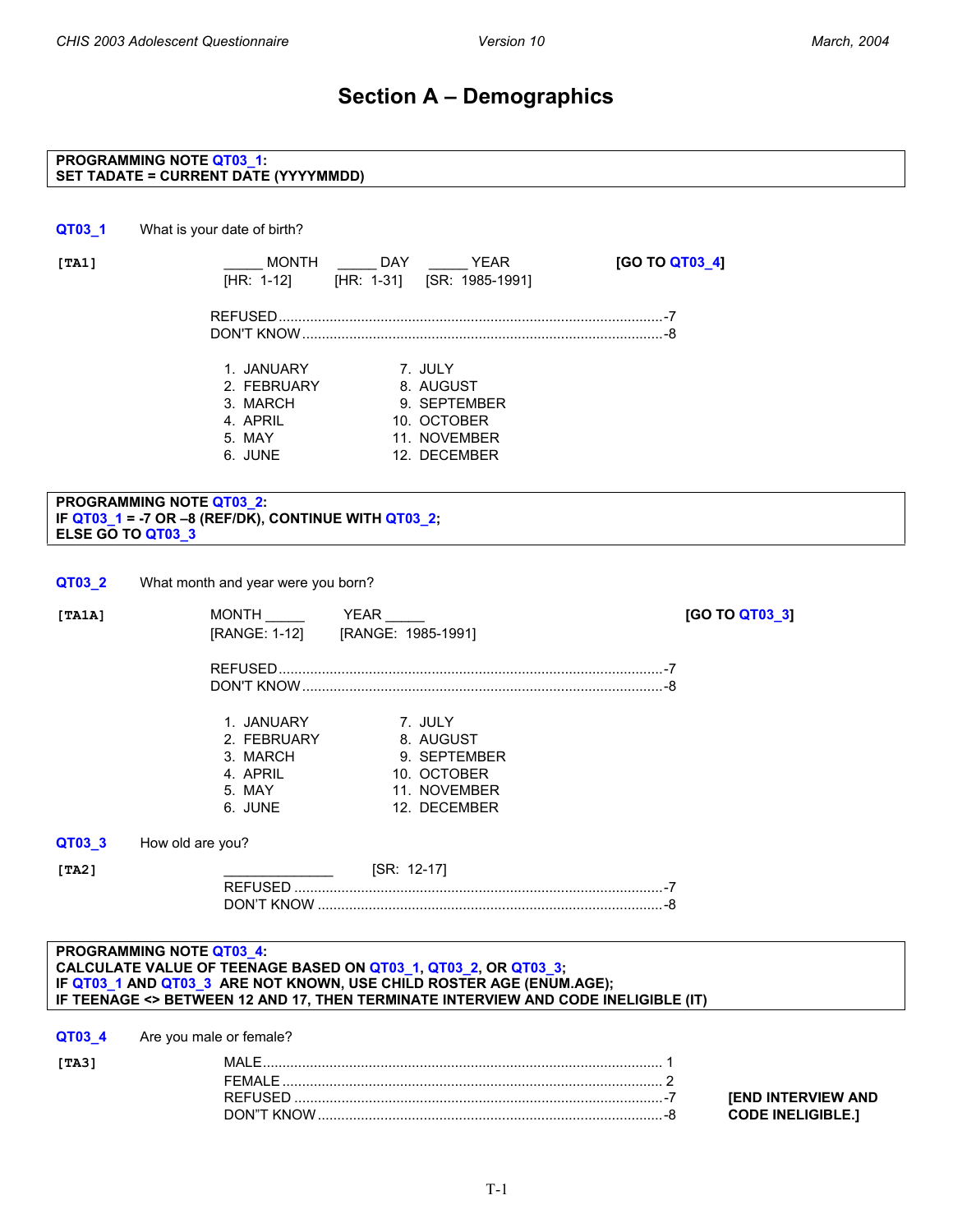<span id="page-4-0"></span>

| QT03_5 | Do you go to school now?                                                                                                                                                                                                 |  |
|--------|--------------------------------------------------------------------------------------------------------------------------------------------------------------------------------------------------------------------------|--|
| [TA4]  |                                                                                                                                                                                                                          |  |
| QT03_6 | Not including any allowance you may get, have you worked for pay in the past 12 months?<br>[IF NEEDED, SAY: "An allowance is money that parents give you for doing<br>household chores or for personal spending money."] |  |
| [TA5]  |                                                                                                                                                                                                                          |  |
| QT03_7 | How many hours do you spend working for pay in a typical week during the school year?<br>[IF NEEDED, SAY: "A typical week is a usual week. Pick the most recent school year."]                                           |  |
| [TA5A] | NUMBER OF HOURS<br>[HR: 0-60]                                                                                                                                                                                            |  |

DON'T KNOW............................................................................................-8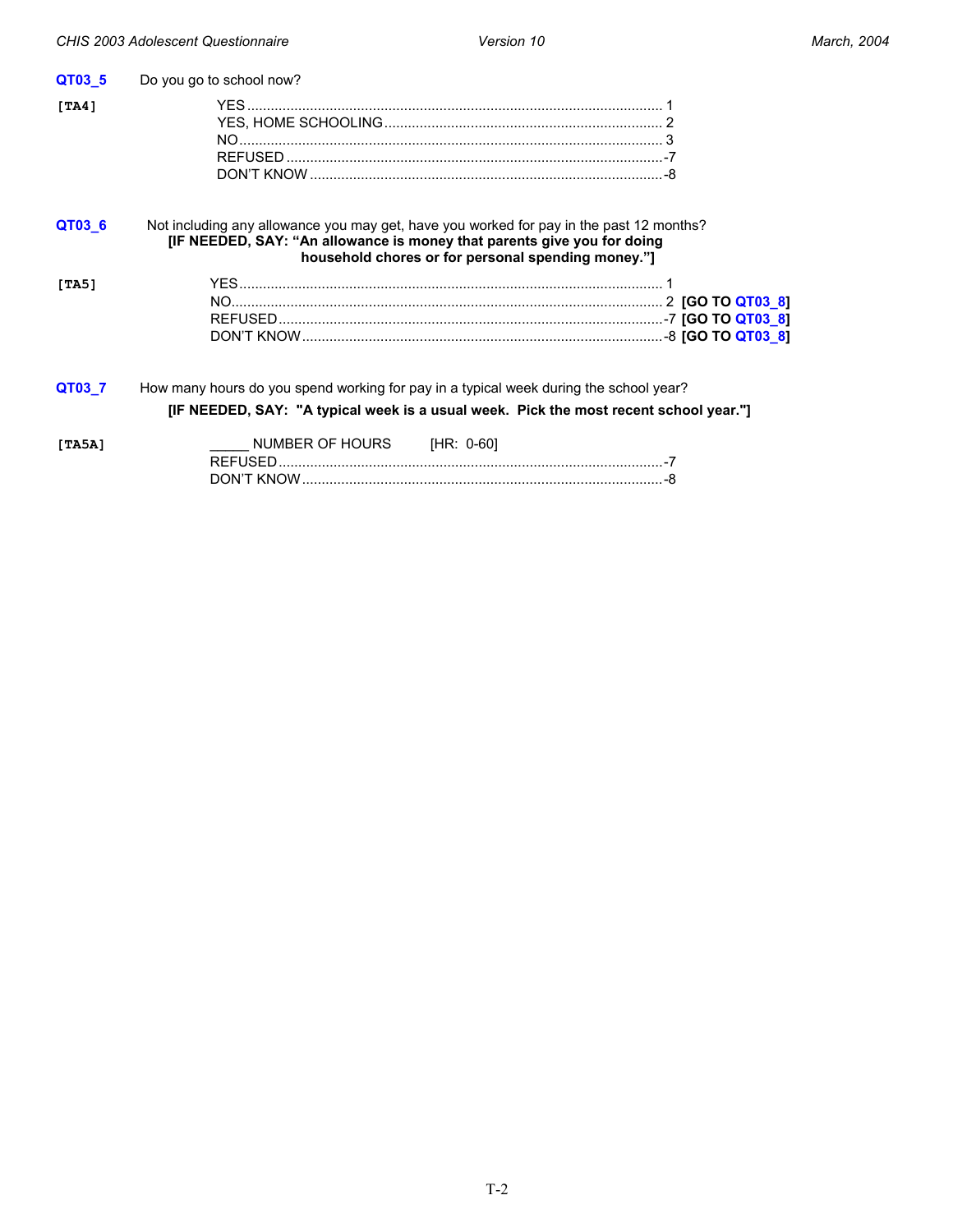$[TB1]$ 

### Section B - General Health and Health Conditions

<span id="page-5-0"></span>

| QT03_8 | Now, I am going to ask about your health. |
|--------|-------------------------------------------|
|--------|-------------------------------------------|

In general, would you say your health is excellent, very good, good, fair or poor?

#### PROGRAMMING NOTE QT03\_9: IF QT03\_5 = 1 or 2 (YES, CURRENTLY IN SCHOOL), CONTINUE WITH QT03\_9; ELSE GO TO QT03\_10. INCLUDE HOME SCHOOLERS.

| QT03_9  | During the last four school weeks, how many days of school did you miss because of a health problem?                                       |
|---------|--------------------------------------------------------------------------------------------------------------------------------------------|
| [TB4]   | [HR: 0-20]<br>DAYS                                                                                                                         |
| QT03_10 | Has a doctor ever told you or your parents that you have asthma?                                                                           |
| [TB5]   | [GO TO QT03_18]<br>[GO TO QT03_18]<br>[GO TO QT03_18]                                                                                      |
| QT03_11 | How old were you when you or your parents were first told by a doctor that you had asthma?<br>[IF NEEDED, SAY: "Your best guess is fine."] |
|         | AGE IN YEARS                                                                                                                               |
| [TB16]  |                                                                                                                                            |
| QT03_12 | Do you still have asthma?                                                                                                                  |
| [TB17]  |                                                                                                                                            |
| QT03_13 | During the past 12 months, have you had an episode of asthma or an asthma attack?                                                          |
| [TB18]  |                                                                                                                                            |

**PROGRAMMING NOTE TB7:** 

IF QT03\_12=2, -7, or -8 (NO, REFUSED, DON'T KNOW) AND QT03\_13=2, -7, or -8 (NO, REFUSED, DON'T KNOW), GO TO QT03\_17; ELSE CONTINUE WITH QT03\_14.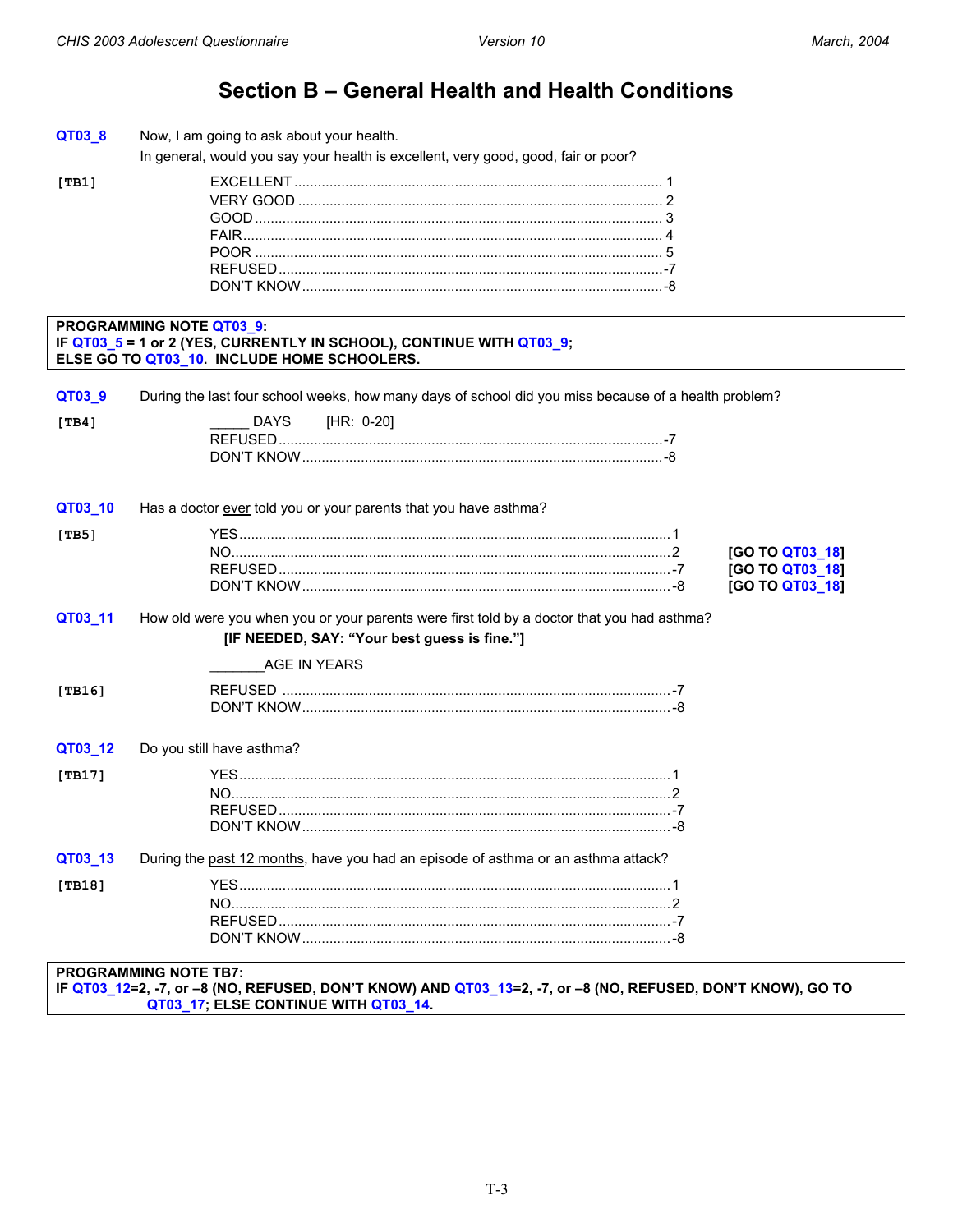<span id="page-6-0"></span>

| QT03_14    | During the past 12 months, how often have you had asthma symptoms such as coughing, wheezing, shortness of breath,<br>tightness or phlegm? Would you say                                                   |                 |
|------------|------------------------------------------------------------------------------------------------------------------------------------------------------------------------------------------------------------|-----------------|
| [TB7]      |                                                                                                                                                                                                            |                 |
|            |                                                                                                                                                                                                            |                 |
|            |                                                                                                                                                                                                            |                 |
|            |                                                                                                                                                                                                            |                 |
|            |                                                                                                                                                                                                            |                 |
|            |                                                                                                                                                                                                            |                 |
|            |                                                                                                                                                                                                            |                 |
| QT03_15    | During the past 12 months, have you had to visit a hospital emergency room or urgent care clinic because of your asthma?                                                                                   |                 |
| [TB19]     |                                                                                                                                                                                                            |                 |
|            |                                                                                                                                                                                                            |                 |
|            |                                                                                                                                                                                                            |                 |
|            |                                                                                                                                                                                                            |                 |
|            |                                                                                                                                                                                                            |                 |
| QT03_16    | Are you now taking a daily medication to control your asthma that was prescribed or given to you by a doctor?<br>[IF NEEDED, SAY: "This includes both oral medicine and inhalers.                          |                 |
|            | This is different from inhalers used for quick relief."]                                                                                                                                                   |                 |
| [TB6]      |                                                                                                                                                                                                            |                 |
|            |                                                                                                                                                                                                            |                 |
|            |                                                                                                                                                                                                            |                 |
|            |                                                                                                                                                                                                            |                 |
| QT03_17    | Has a doctor or other health professional ever given you an asthma management plan?                                                                                                                        |                 |
| [ $TB20$ ] | [IF NEEDED, SAY: An asthma management plan is a printed form that<br>tells you when to change the amount or type of medicine, when to call the<br>doctor for advice, and when to go to the emergency room. | [GO TO QT03_20] |
|            |                                                                                                                                                                                                            | [GO TO QT03_20] |
|            |                                                                                                                                                                                                            | [GO TO QT03_20] |
|            |                                                                                                                                                                                                            | [GO TO QT03_20] |
| QT03_18    | During the past 12 months, have you had a wheezing or whistling sound in your chest?                                                                                                                       |                 |
|            |                                                                                                                                                                                                            |                 |
| [TB21]     |                                                                                                                                                                                                            |                 |
|            |                                                                                                                                                                                                            | [GO TO QT03_20] |
|            | <b>REFUSED</b>                                                                                                                                                                                             | [GO TO QT03_20] |
|            |                                                                                                                                                                                                            | [GO TO QT03_20] |
| QT03_19    | During the past 12 months, how many times have you sought any medical help for this breathing problem?                                                                                                     |                 |
| [ $TB22$ ] |                                                                                                                                                                                                            |                 |
|            | 1-365 times                                                                                                                                                                                                |                 |
|            |                                                                                                                                                                                                            |                 |
|            |                                                                                                                                                                                                            |                 |
|            |                                                                                                                                                                                                            |                 |
| QT03_20    | Has a doctor ever told you or your parents that you have diabetes or sugar diabetes?                                                                                                                       |                 |
| [TB10]     |                                                                                                                                                                                                            |                 |
|            |                                                                                                                                                                                                            |                 |
|            |                                                                                                                                                                                                            |                 |
|            |                                                                                                                                                                                                            |                 |
| QT03_21    | Do you need special equipment or someone to help you with eating, dressing, bathing, getting out of chairs, moving                                                                                         |                 |
|            | around the house, or using the toilet because of a health problem or condition?                                                                                                                            |                 |
| [ $TB23$ ] |                                                                                                                                                                                                            |                 |
|            |                                                                                                                                                                                                            |                 |
|            |                                                                                                                                                                                                            |                 |
|            |                                                                                                                                                                                                            |                 |
|            |                                                                                                                                                                                                            |                 |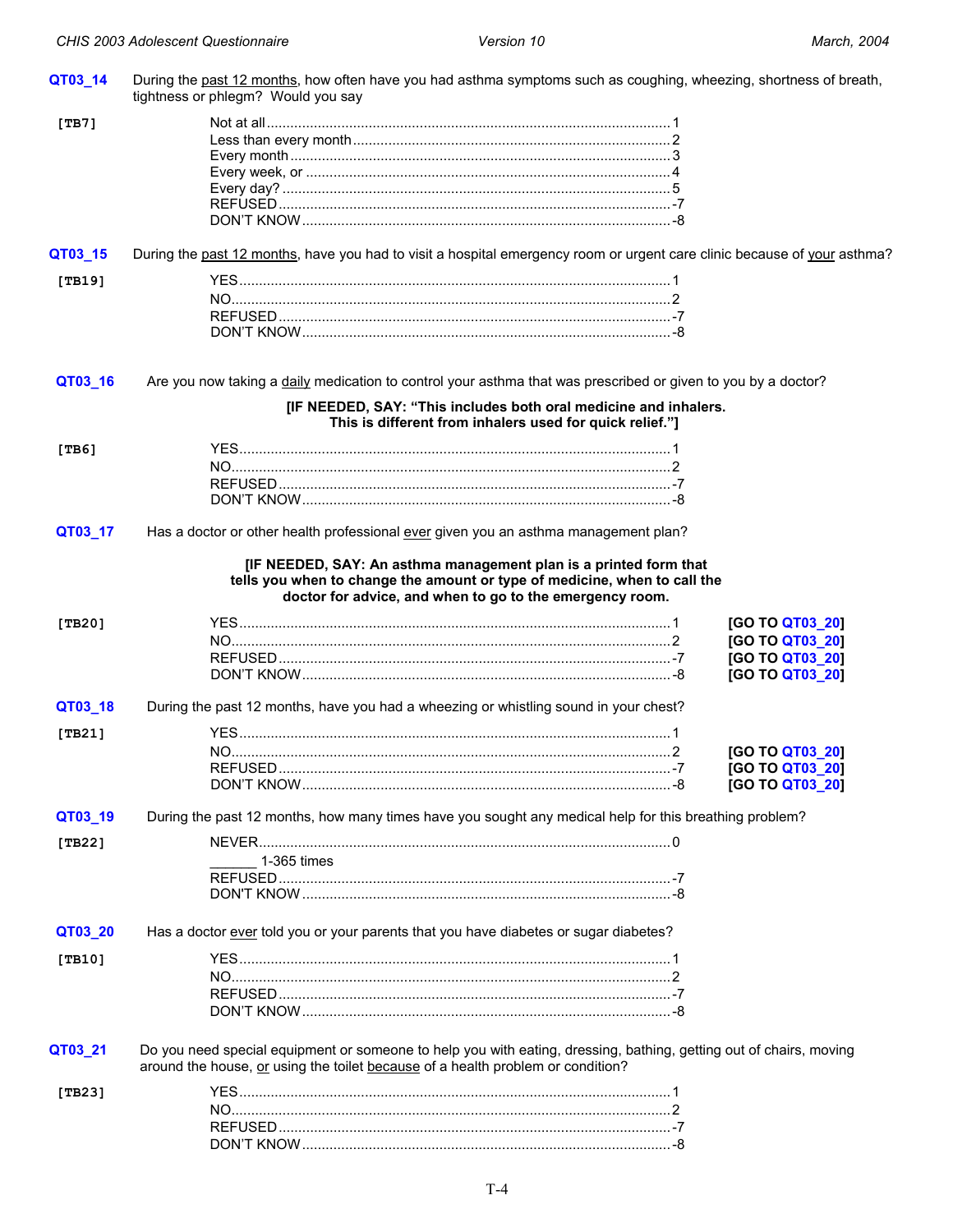$[TC1]$ 

 $[TC6]$ 

### **Section C - Health Behaviors**

<span id="page-7-0"></span>QT03\_22 During the past 12 months were you injured seriously enough that you got medical advice or treatment from a doctor?

| N0     | IGO TO OTI               |  |
|--------|--------------------------|--|
|        | $\overline{\phantom{a}}$ |  |
| IL INE |                          |  |

#### QT03\_23 How many times was that? [IF NEEDED, SAY: "Times that you were injured in the past 12 months."] **TIMES** [HR: 0-52; SR: 1-12]  $[TC2]$

#### PROGRAMMING NOTE QT03 24: IF MORE THAN ONE SERIOUS INJURY, CATI DISPLAY THE {most recent, serious} INJURY.

|       | <b>QT03 24</b> What was the cause of the {most recent, serious} injury? |  |
|-------|-------------------------------------------------------------------------|--|
| [TC3] |                                                                         |  |
|       |                                                                         |  |
|       |                                                                         |  |
|       |                                                                         |  |
|       |                                                                         |  |
|       |                                                                         |  |
|       |                                                                         |  |
|       |                                                                         |  |
|       |                                                                         |  |
|       |                                                                         |  |
|       |                                                                         |  |
|       |                                                                         |  |
|       |                                                                         |  |

QT03\_25 About how often do you wear a helmet when riding a bicycle? Would you say

#### PROGRAMMING NOTE QT03\_26: IF TEENAGE > 15, CATI DISPLAY {"or driving"}; ELSE IF TEENAGE 15 OR <15, DO NOT DISPLAY "or driving."

QT03 26 How often do you use a seatbelt when riding {or driving} in a car? Would you say

| [TC6A] |  |
|--------|--|
|        |  |
|        |  |
|        |  |
|        |  |
|        |  |
|        |  |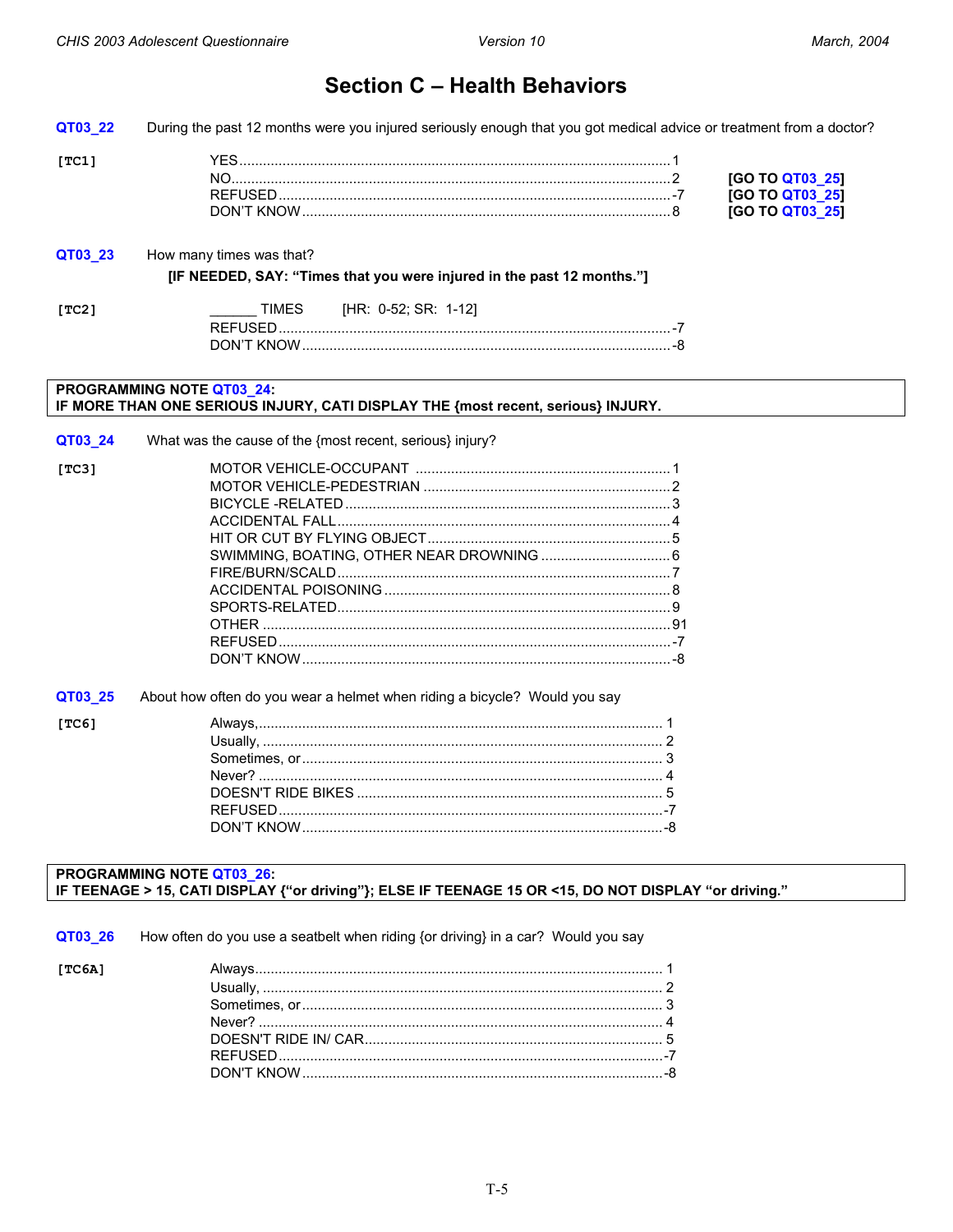<span id="page-8-0"></span>

| QT03_27    | Have you ever ridden in a car or other vehicle with a driver who has been drinking alcohol?                                                              |                                    |
|------------|----------------------------------------------------------------------------------------------------------------------------------------------------------|------------------------------------|
| [TC7]      |                                                                                                                                                          |                                    |
|            |                                                                                                                                                          |                                    |
|            |                                                                                                                                                          |                                    |
|            |                                                                                                                                                          |                                    |
| QT03_28    | Thinking about your neighborhood, is there a park, playground, or open space within walking distance of your home?                                       |                                    |
| [ $TC42$ ] |                                                                                                                                                          |                                    |
|            |                                                                                                                                                          | [GO TO QT03_31]                    |
|            |                                                                                                                                                          | [GO TO QT03_31]<br>[GO TO QT03_31] |
|            |                                                                                                                                                          |                                    |
| QT03_29    | Do you strongly agree, agree, disagree or strongly disagree with the following statements:                                                               |                                    |
|            | The park or playground closest to where I live is safe during the day.                                                                                   |                                    |
|            |                                                                                                                                                          |                                    |
|            | [IF NEEDED, SAY: "Do you strongly agree, agree, disagree or strongly disagree?"]                                                                         |                                    |
| [TC25]     |                                                                                                                                                          |                                    |
|            |                                                                                                                                                          |                                    |
|            |                                                                                                                                                          |                                    |
|            |                                                                                                                                                          |                                    |
|            |                                                                                                                                                          |                                    |
|            |                                                                                                                                                          |                                    |
| QT03_30    | The park or playground closest to where I live is safe at night.                                                                                         |                                    |
|            | [IF NEEDED, SAY: "Do you strongly agree, agree, disagree or strongly disagree?"]                                                                         |                                    |
| [TC26]     |                                                                                                                                                          |                                    |
|            |                                                                                                                                                          |                                    |
|            |                                                                                                                                                          |                                    |
|            |                                                                                                                                                          |                                    |
|            |                                                                                                                                                          |                                    |
|            |                                                                                                                                                          |                                    |
| QT03_31    | Tell me how likely it is that your neighbors would do something about a kid spray-painting graffiti on a building in your<br>neighborhood. Would you say |                                    |
|            | [IF NEEDED, SAY: "A "kid" is a child or adolescent. 'Do something' means they would stop or report the person."]                                         |                                    |
| [TC27]     |                                                                                                                                                          |                                    |
|            |                                                                                                                                                          |                                    |
|            |                                                                                                                                                          |                                    |
|            |                                                                                                                                                          |                                    |
|            |                                                                                                                                                          |                                    |
|            |                                                                                                                                                          |                                    |
|            |                                                                                                                                                          |                                    |
|            | I'm now going to ask about the foods you ate yesterday.                                                                                                  |                                    |
| QT03_32    | Yesterday, how many servings of fruit, such as an apple or banana did you eat?                                                                           |                                    |
|            | [IF NEEDED, SAY: "A serving is whatever it means to you."]                                                                                               |                                    |
| [TE4]      | SERVINGS<br>[HR: 0-20; SR: 0-9]                                                                                                                          |                                    |
|            |                                                                                                                                                          |                                    |
|            |                                                                                                                                                          |                                    |
|            |                                                                                                                                                          |                                    |
| QT03_33    | Yesterday, how many servings of vegetables, like corn, green beans, green salad, or other vegetables did you have?                                       |                                    |
| [TE6]      | SERVINGS<br>[HR: 0-20; SR: 0-4]                                                                                                                          |                                    |
|            |                                                                                                                                                          |                                    |
|            |                                                                                                                                                          |                                    |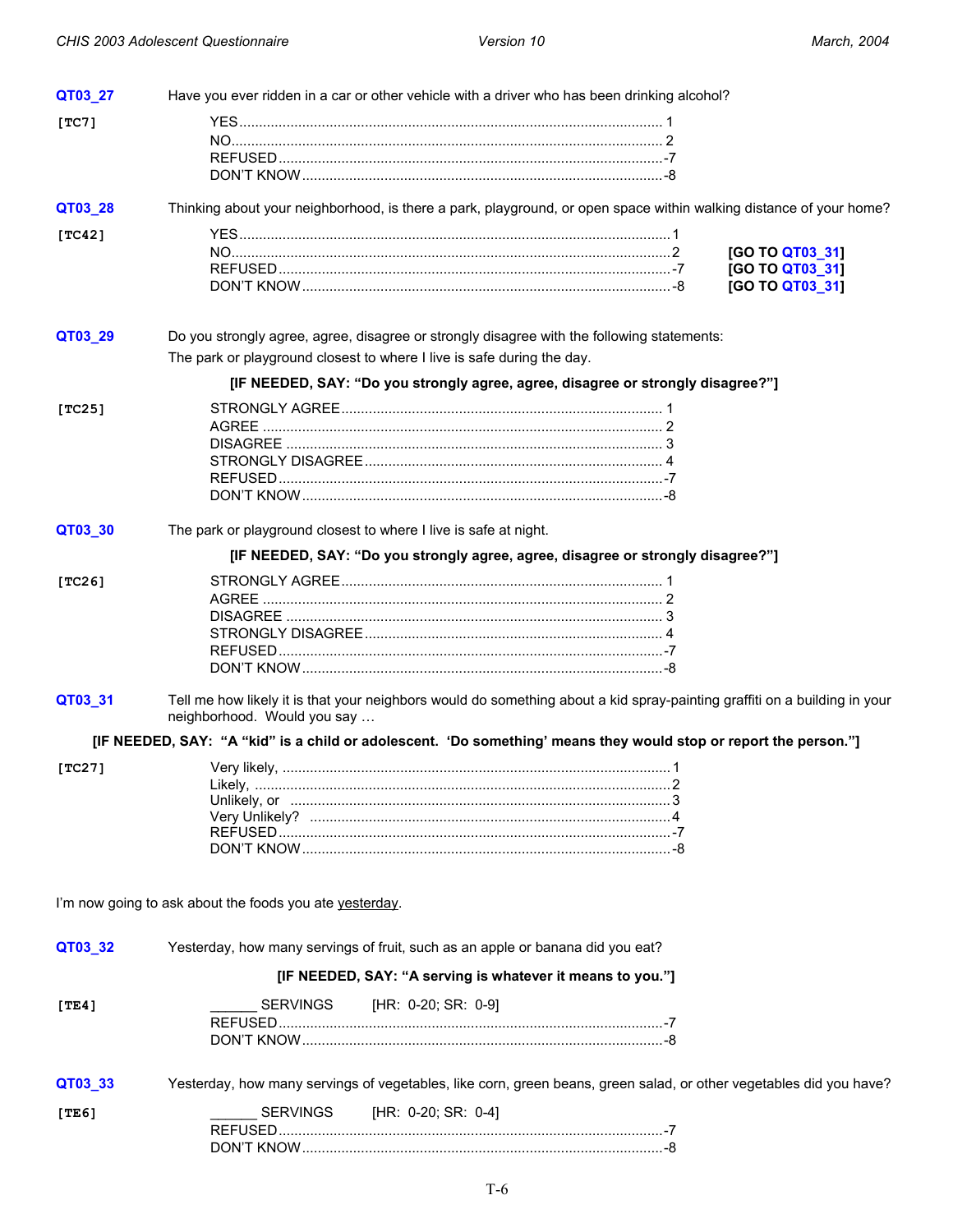<span id="page-9-0"></span>

| QT03_34 | Sunny Delight) did you drink? Do not count diet and sugar-free drinks.                                                                                            | Yesterday, how many glasses or cans of soda (such as Coke) or other sweetened drinks (such as fruit punch or       |
|---------|-------------------------------------------------------------------------------------------------------------------------------------------------------------------|--------------------------------------------------------------------------------------------------------------------|
| [TC28]  | GLASSES, CANS OR BOTTLES                                                                                                                                          |                                                                                                                    |
|         |                                                                                                                                                                   |                                                                                                                    |
| QT03_35 | Does your school have sodas in vending machines for sale?                                                                                                         |                                                                                                                    |
| [TC29]  |                                                                                                                                                                   |                                                                                                                    |
|         |                                                                                                                                                                   |                                                                                                                    |
|         |                                                                                                                                                                   |                                                                                                                    |
|         |                                                                                                                                                                   |                                                                                                                    |
| QT03_36 | restaurants, carryout or drive thru.                                                                                                                              | Yesterday, how many times did you eat fast food? Include fast food meals eaten at school, at home, or at fast-food |
|         | [IF NEEDED, SAY: "Such as food you get at McDonald's, Burger King, or Taco Bell."]                                                                                |                                                                                                                    |
| [TC30]  | [HR: 0-20; SR: 0-4]<br>TIMES                                                                                                                                      |                                                                                                                    |
|         |                                                                                                                                                                   |                                                                                                                    |
|         |                                                                                                                                                                   |                                                                                                                    |
| QT03_37 | These next questions are about physical activity or exercise.<br>breathe hard?                                                                                    | In the past 7 days, did you do any physical activity for at least 20 minutes that made you sweat and               |
|         |                                                                                                                                                                   |                                                                                                                    |
|         | [IF NEEDED, SAY: ""Such as basketball, soccer, running, swimming laps, fast bicycling<br>, fast dancing or similar aerobic activities. This includes school PE."] |                                                                                                                    |
| [TE8]   |                                                                                                                                                                   |                                                                                                                    |
|         |                                                                                                                                                                   |                                                                                                                    |
|         |                                                                                                                                                                   |                                                                                                                    |
| QT03_38 | On how many of the past 7 days did you do this?                                                                                                                   |                                                                                                                    |
|         | [IF NEEDED, SAY: "Do physical activity that made you sweat or breathe hard."]                                                                                     |                                                                                                                    |
| [TE8A]  | [HR: 0-7]<br>DAYS                                                                                                                                                 |                                                                                                                    |
|         |                                                                                                                                                                   |                                                                                                                    |
|         |                                                                                                                                                                   |                                                                                                                    |
| QT03 39 | Did you do any physical activity for at least half an hour that did not make you sweat or breath hard?                                                            |                                                                                                                    |
|         | [IF NEEDED, SAY: "Such as walking, slow bicycling, skating, pushing a lawn mower<br>or mopping floors. This is in the past 7 days."]                              |                                                                                                                    |
| [TE9]   |                                                                                                                                                                   |                                                                                                                    |
|         |                                                                                                                                                                   |                                                                                                                    |
|         |                                                                                                                                                                   |                                                                                                                    |
|         |                                                                                                                                                                   |                                                                                                                    |
| QT03_40 | On how many of the past 7 days did you do this?                                                                                                                   |                                                                                                                    |
|         | [IF NEEDED, SAY: "Do physical activity for at least 30 minutes that did not make you sweat or breathe hard."]                                                     |                                                                                                                    |
| [TE9A]  | <b>DAYS</b><br>[HR: 0-7]                                                                                                                                          |                                                                                                                    |
|         |                                                                                                                                                                   |                                                                                                                    |
|         |                                                                                                                                                                   |                                                                                                                    |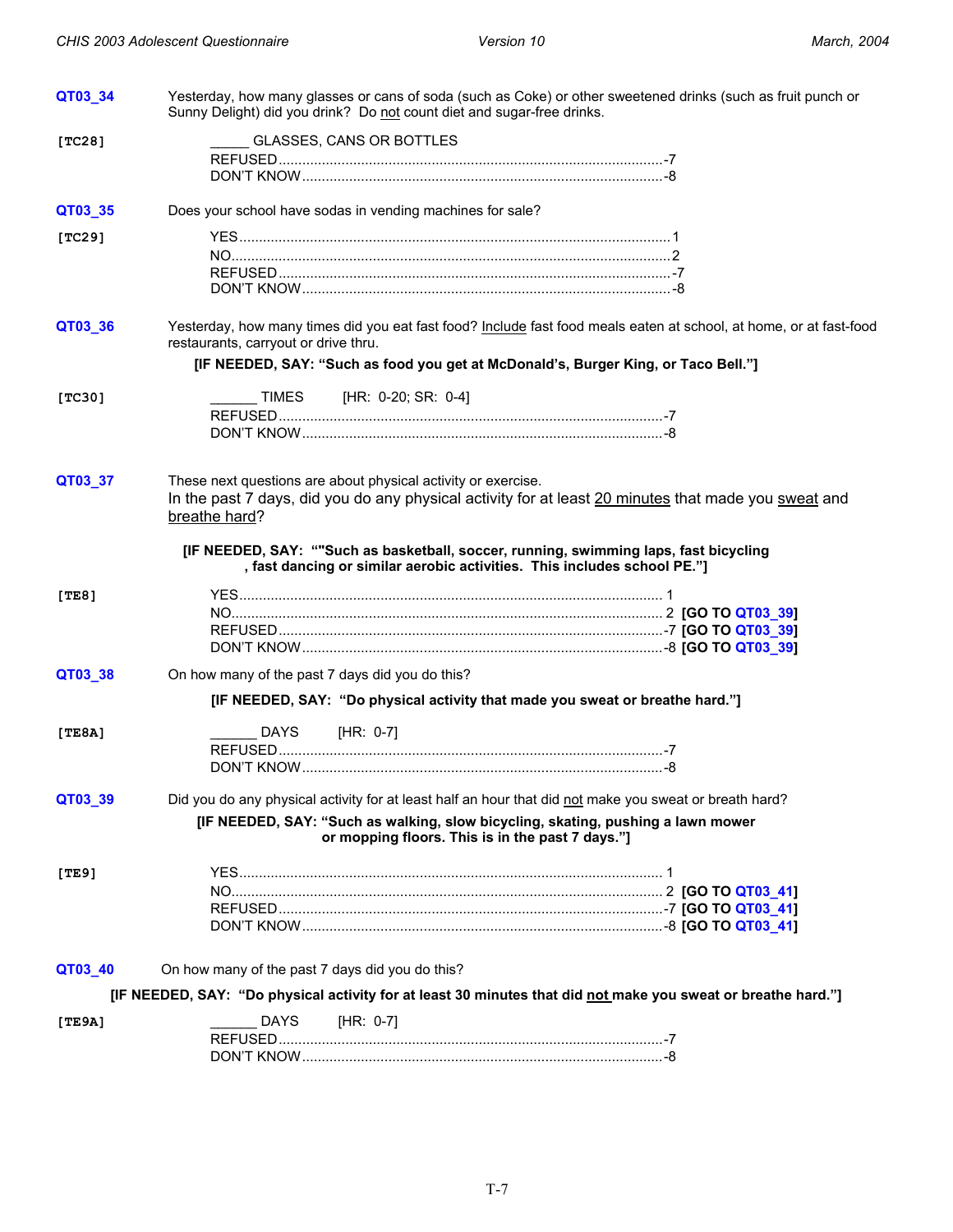<span id="page-10-0"></span>

| QT03_41                    | In the past 7 days did you do exercises to strengthen or tone your muscles, such as push-ups, sit-ups, or weight<br>lifting?                       |  |
|----------------------------|----------------------------------------------------------------------------------------------------------------------------------------------------|--|
| [TE10]                     |                                                                                                                                                    |  |
| QT03_42                    | On how many of the past 7 days did you do this?                                                                                                    |  |
|                            | [IF NEEDED, SAY: "Do exercises to strengthen your muscles."]                                                                                       |  |
| [TE10A]                    | DAYS<br>$[HR: 0-7]$                                                                                                                                |  |
|                            | PROGRAMMING NOTE QT03_43:<br>IF QT03_5 = 2 (YES, HOME SCHOOLING), SKIP TO TC24; ELSE ASK QT03_43.                                                  |  |
| QT03_43<br>[TC31]          | Does your school offer physical education or PE during the school day?                                                                             |  |
|                            |                                                                                                                                                    |  |
|                            | PROGRAMMING NOTE QT03_44:<br>IF IT IS SUMMER AND R IS NOT CURRENTLY IN SCHOOL, SAY: "If you don't know for this coming school year, tell me if you |  |
| had to take PE last year." |                                                                                                                                                    |  |
| QT03_44                    | Are you required to take PE?                                                                                                                       |  |
| [TC32]                     |                                                                                                                                                    |  |
| QT03_45                    | About how tall are you without shoes?                                                                                                              |  |
|                            | [IF NEEDED, SAY: "Your best guess is fine."]                                                                                                       |  |
| [TB2]                      | FEET INCHES<br>[FT HR: 3-7, IN HR: 0-11]                                                                                                           |  |
|                            | METERS _______CENTIMETERS [M HR: 1-2, CM HR: 0-99]                                                                                                 |  |
| QT03_46                    | About how much do you weigh without shoes?                                                                                                         |  |
|                            | [IF NEEDED, SAY: "Your best guess is fine."]                                                                                                       |  |
| [TB3]                      | <b>POUNDS</b><br>[HR: 50-450]                                                                                                                      |  |
|                            | KILOGRAMS [HR: 20-220]                                                                                                                             |  |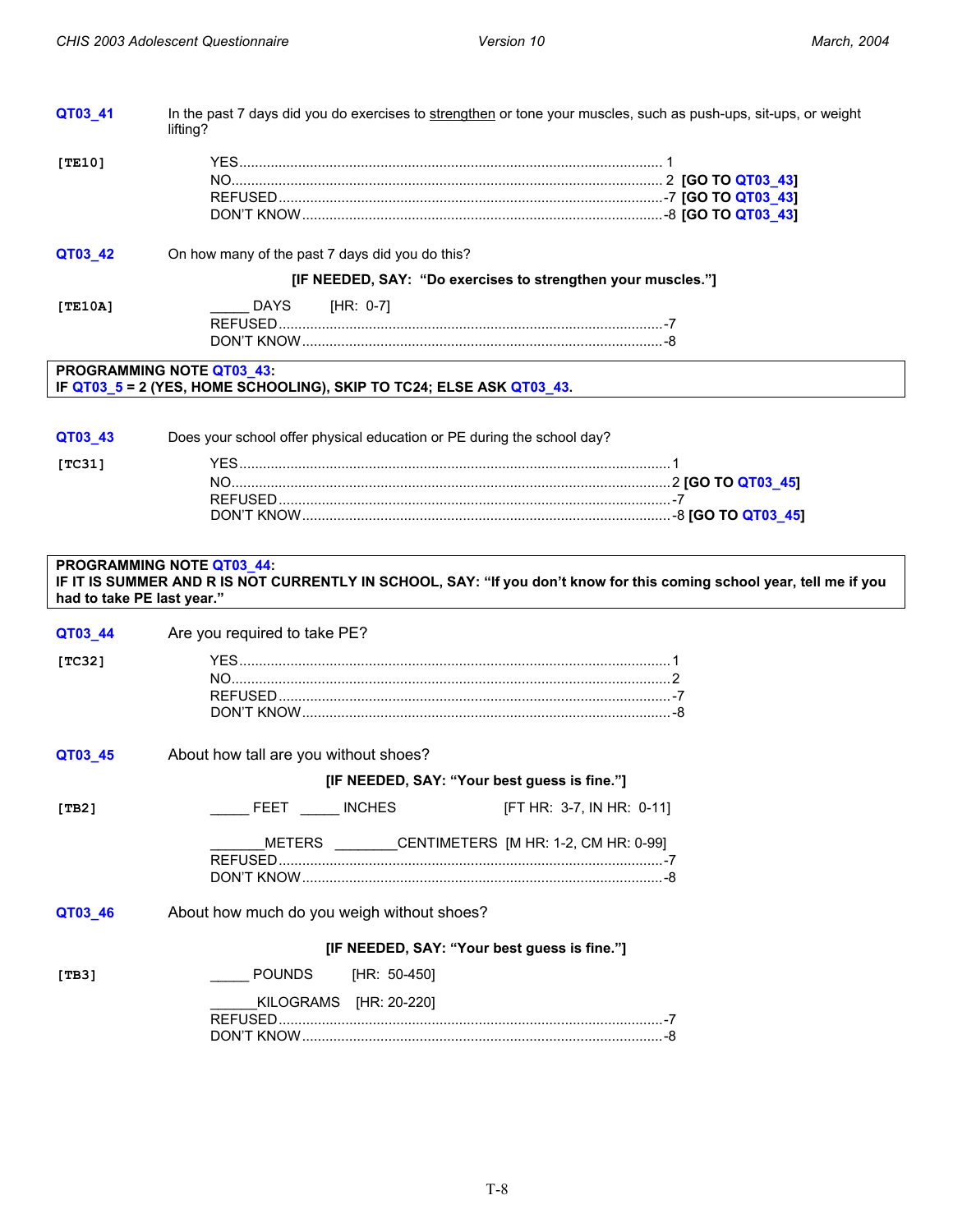<span id="page-11-0"></span>**QT03\_47** Would you say you are very underweight, slightly underweight, about the right weight, slightly overweight, or very overweight?

#### **[IF NEEDED, SAY: "Compared to what you would like to be", AND REPEAT THE QUESTION.]**

| [TC33] |  |
|--------|--|
|        |  |
|        |  |
|        |  |
|        |  |
|        |  |
|        |  |

#### **PROGRAMMING NOTE TC27: IF QT03\_47 NE 1, AND NE –7 (REFUSED) OR –8 (DON'T KNOW), DISPLAY "lose weight"; IF QT03\_47 NE 5, AND NE –7 (REFUSED) OR –8 (DON'T KNOW), DISPLAY "gain weight."**

**QT03\_48** Are you currently trying to {lose weight}, stay the same weight, {gain weight} or not do anything about your weight?

| [TC34] |  |  |
|--------|--|--|
|        |  |  |
|        |  |  |
|        |  |  |
|        |  |  |
|        |  |  |

### **PROGRAMMING NOTE QT03\_49: IF QT03\_48=1 (LOSE WEIGHT), DISPLAY "lose weight". IF QT03\_48=2 (STAY THE SAME WEIGHT), DISPLAY "keep from gaining weight".**

| QT03 49 | In the past 7 days, did you diet? [IF NEEDED, SAY "to {lose weight} {keep from gaining weight}? |
|---------|-------------------------------------------------------------------------------------------------|
| [TC35]  |                                                                                                 |
|         |                                                                                                 |
|         |                                                                                                 |
|         |                                                                                                 |

### **PROGRAMMING NOTE TO TC29 IF QT03\_37=2 AND QT03\_39=2 AND QT03\_41=2 (NO EXERCISE PAST 7 DAYS), THEN SKIP TO QT03\_51, ELSE ASK QT03\_50.**

| QT03 50 | Did you exercise? [IF NEEDED, SAY: In the past 7 days to {lose weight} {keep from gaining weight}]. |                                                                                                             |  |
|---------|-----------------------------------------------------------------------------------------------------|-------------------------------------------------------------------------------------------------------------|--|
| [TC36]  |                                                                                                     |                                                                                                             |  |
| QT03 51 |                                                                                                     | Did you do anything else? [IF NEEDED, SAY: In the past 7 days to {lose weight} {keep from gaining weight}]. |  |
| [TC37]  |                                                                                                     |                                                                                                             |  |
| QT03 52 | What else did you do?                                                                               |                                                                                                             |  |
| [TC37A] | [IF NEEDED, SAY: In the past 7 days to {lose weight} {keep from gaining weight}<br><b>SPECIFY:</b>  |                                                                                                             |  |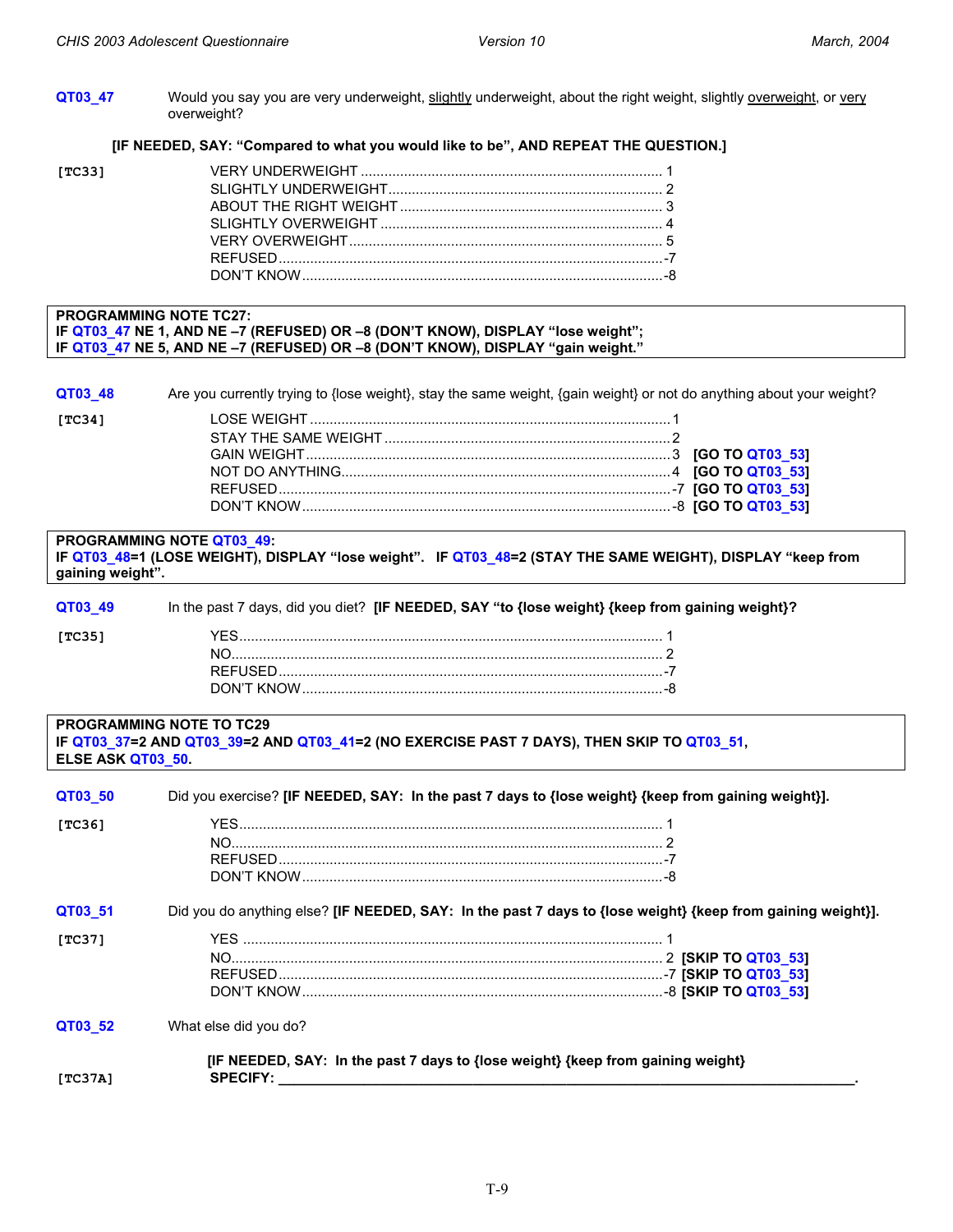<span id="page-12-0"></span>

| QT03 53 | The next questions are about smoking and drinking.                                                       |                                                                                                                       |
|---------|----------------------------------------------------------------------------------------------------------|-----------------------------------------------------------------------------------------------------------------------|
|         | Have you ever smoked cigarettes, even 1 or 2 puffs?                                                      |                                                                                                                       |
| [TC38]  |                                                                                                          |                                                                                                                       |
|         |                                                                                                          |                                                                                                                       |
|         |                                                                                                          |                                                                                                                       |
|         |                                                                                                          |                                                                                                                       |
| QT03_54 | How old were you when you smoked your first cigarette?                                                   |                                                                                                                       |
| [TE18]  | [HR: 1-17; SR: 6-17]<br>AGE                                                                              |                                                                                                                       |
|         |                                                                                                          |                                                                                                                       |
|         |                                                                                                          |                                                                                                                       |
| QT03_55 | Have you ever smoked cigarettes regularly, that is, at least 1 cigarette everyday for 30 days?           |                                                                                                                       |
| [TE17]  |                                                                                                          |                                                                                                                       |
|         |                                                                                                          |                                                                                                                       |
|         |                                                                                                          |                                                                                                                       |
|         |                                                                                                          |                                                                                                                       |
| QT03_56 | In the past 30 days, on how many days did you smoke cigarettes?                                          |                                                                                                                       |
| [TE19]  |                                                                                                          |                                                                                                                       |
|         |                                                                                                          |                                                                                                                       |
|         |                                                                                                          |                                                                                                                       |
|         |                                                                                                          |                                                                                                                       |
|         |                                                                                                          |                                                                                                                       |
|         |                                                                                                          |                                                                                                                       |
|         |                                                                                                          |                                                                                                                       |
|         |                                                                                                          |                                                                                                                       |
|         |                                                                                                          |                                                                                                                       |
| QT03_57 | In the past 30 days, when you smoked, about how many cigarettes did you smoke per day?                   |                                                                                                                       |
|         | [IF NEEDED, SAY: "On the days you smoked?"]                                                              |                                                                                                                       |
|         | [IF NEEDED, SAY: "On average"]                                                                           |                                                                                                                       |
| [TE20]  | NUMBER OF CIGARETTES                                                                                     |                                                                                                                       |
|         |                                                                                                          |                                                                                                                       |
|         |                                                                                                          |                                                                                                                       |
| QT03 58 | Did you ever have more than a few sips of any alcoholic drink, like beer, wine, mixed drinks, or liquor? |                                                                                                                       |
| [TE22]  |                                                                                                          |                                                                                                                       |
|         |                                                                                                          |                                                                                                                       |
|         |                                                                                                          |                                                                                                                       |
|         |                                                                                                          |                                                                                                                       |
| QT03_59 | many days in the past 30 days did you have at least one drink of alcohol?                                | If we consider one drink to be a can or bottle of beer, a glass of wine, a shot of liquor, or one mixed drink, on how |
| [TE23]  |                                                                                                          |                                                                                                                       |
|         |                                                                                                          |                                                                                                                       |
|         |                                                                                                          |                                                                                                                       |
|         |                                                                                                          |                                                                                                                       |
|         |                                                                                                          |                                                                                                                       |
|         |                                                                                                          |                                                                                                                       |
|         |                                                                                                          |                                                                                                                       |
|         |                                                                                                          |                                                                                                                       |
|         |                                                                                                          |                                                                                                                       |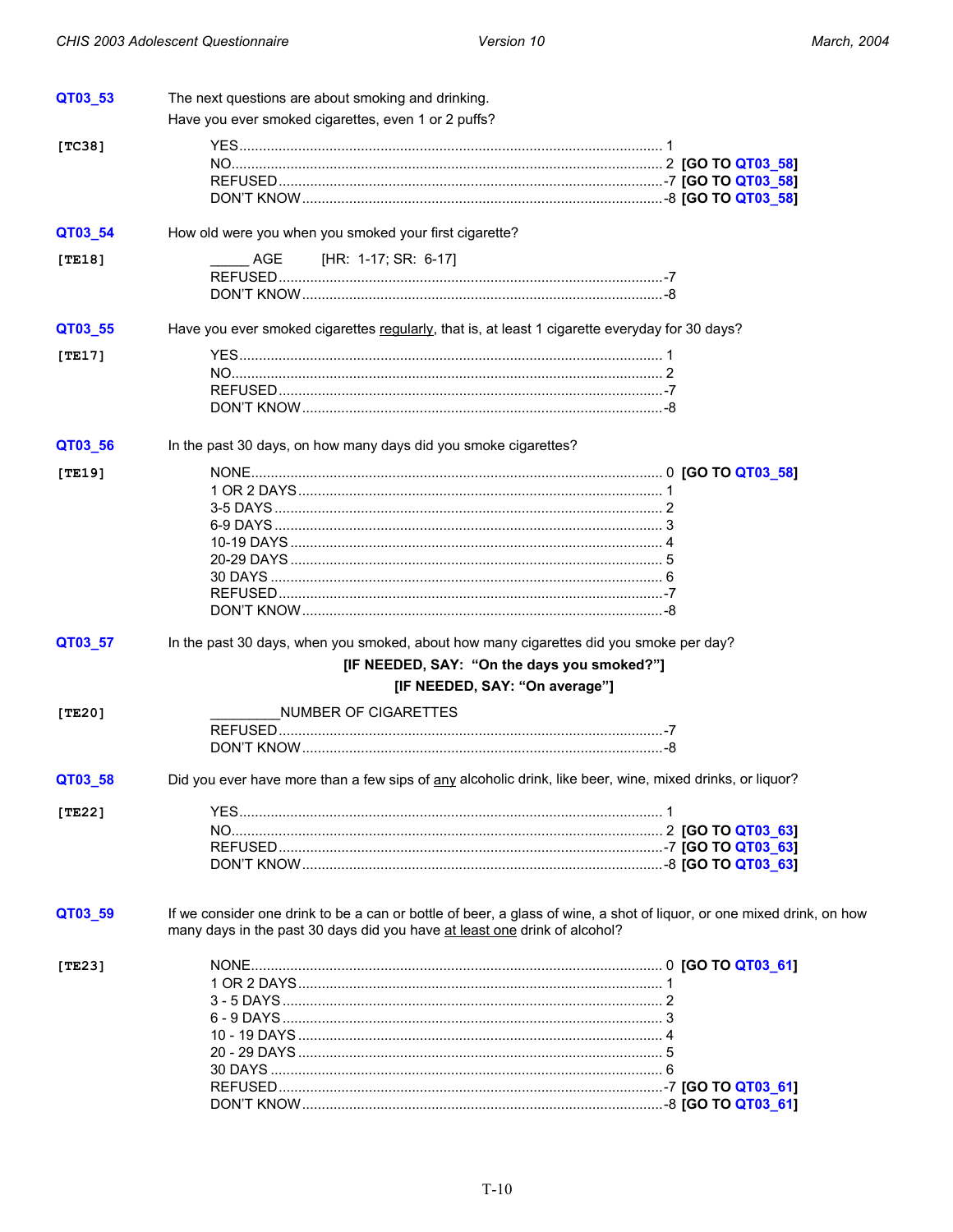| QT03 60 | How many days in the past 30 days did you have five or more drinks in a row, that is within a couple of hours? |
|---------|----------------------------------------------------------------------------------------------------------------|
| [TE24]  |                                                                                                                |
| QT03 61 | When you drink alcohol, about how many drinks do you usually have?                                             |
| [TE25]  |                                                                                                                |

### **PROGRAMMING NOTE TC40:** IF TEENAGE < 16, GO TO QT03\_63;<br>ELSE CONTINUE WITH QT03\_62.

| QT03_62 | Have you ever driven a car after you've been drinking?                    |  |
|---------|---------------------------------------------------------------------------|--|
| [TE26]  |                                                                           |  |
| QT03_63 | Have you ever tried marijuana, cocaine, sniffing glue or any other drugs? |  |
| [TE28]  |                                                                           |  |
| QT03_64 | In the past 12 months have you used marijuana?                            |  |
| [TC39]  |                                                                           |  |
| QT03_65 | In the past 30 days, on how many days did you use marijuana?              |  |
| [TE29]  |                                                                           |  |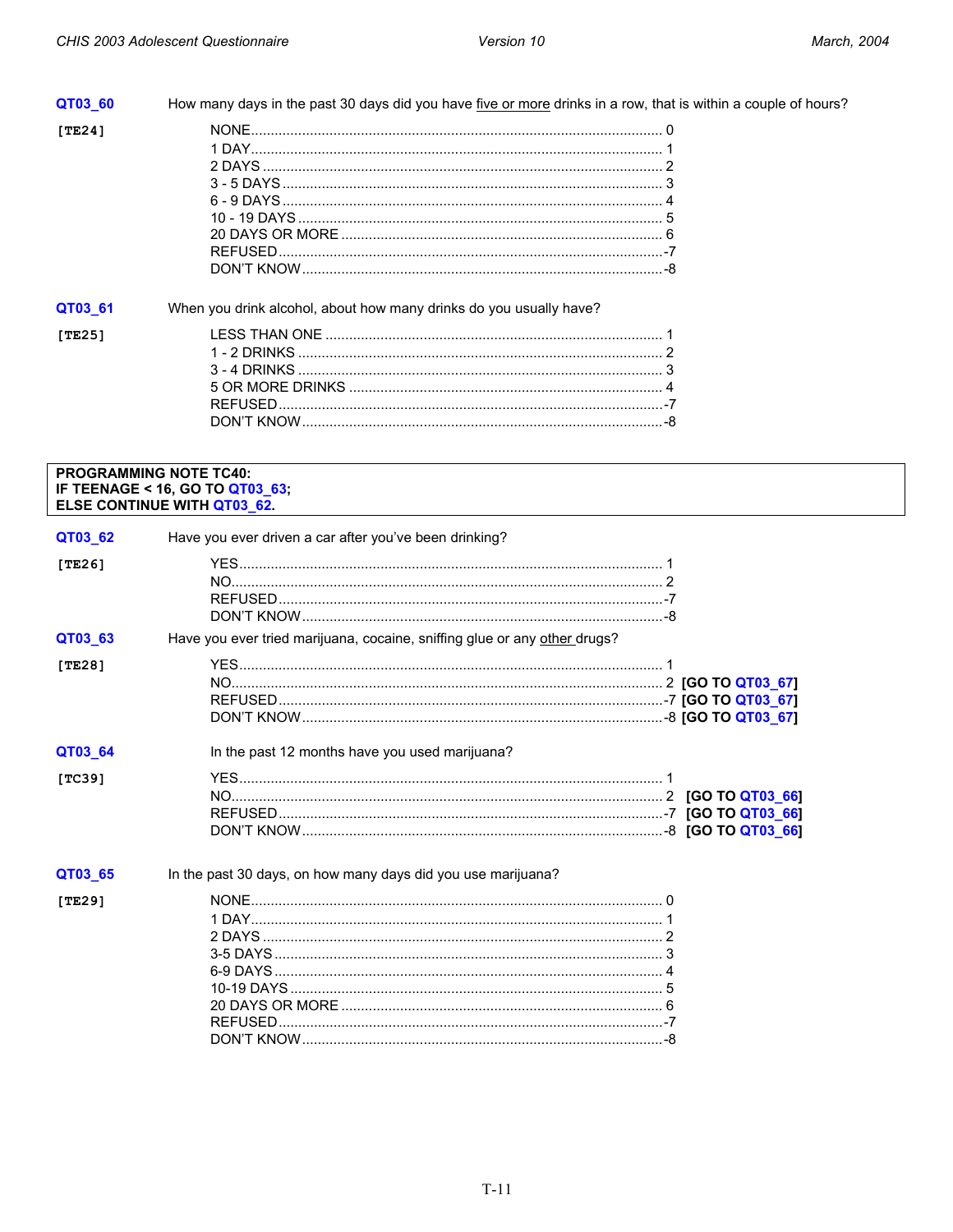| QT03 66 | In the past 30 days, on how many days did you use drugs other than marijuana to get high? |  |
|---------|-------------------------------------------------------------------------------------------|--|
| [TC40]  |                                                                                           |  |
| QT03 67 | Have you ever used steroids in order to build muscle?                                     |  |
| [TC41]  |                                                                                           |  |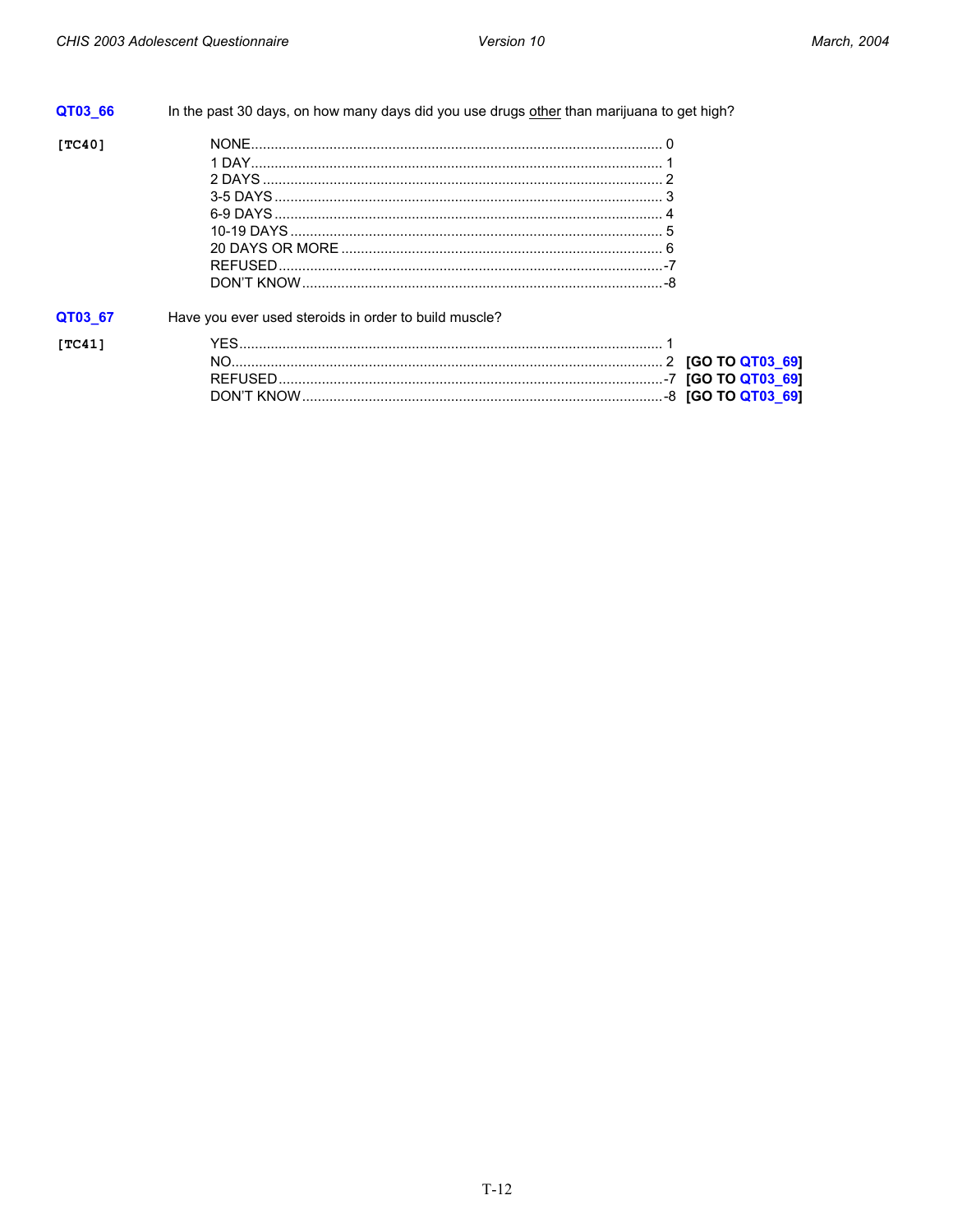# **Section D - Emotional Functioning**

<span id="page-15-0"></span>

| QT03_69 | The next questions are about your feelings.                                                                                                                                                                |  |
|---------|------------------------------------------------------------------------------------------------------------------------------------------------------------------------------------------------------------|--|
|         | In the past 7 days, were the following things true for you: "none of the time, sometimes, a lot of the time, or most of<br>the time"? You enjoyed life.                                                    |  |
| [TD6]   |                                                                                                                                                                                                            |  |
|         |                                                                                                                                                                                                            |  |
|         |                                                                                                                                                                                                            |  |
|         |                                                                                                                                                                                                            |  |
|         |                                                                                                                                                                                                            |  |
|         |                                                                                                                                                                                                            |  |
|         |                                                                                                                                                                                                            |  |
| QT03_70 | [In the past 7 days,] You felt that you could not shake off feeling sad and unhappy, even with help from your family<br>and your friends?                                                                  |  |
|         | [IF NEEDED, SAY: "Shake off feeling sad and unhappy' is the same as stop feeling sad and unhappy.' In the<br>past 7 days, was that never, sometimes, a lot of the time or most of the time true for you?"] |  |
| [TD7]   |                                                                                                                                                                                                            |  |
|         |                                                                                                                                                                                                            |  |
|         |                                                                                                                                                                                                            |  |
|         |                                                                                                                                                                                                            |  |
|         |                                                                                                                                                                                                            |  |
|         |                                                                                                                                                                                                            |  |
|         |                                                                                                                                                                                                            |  |
| QT03_71 | [In the past 7 days] You felt depressed?                                                                                                                                                                   |  |
|         | [IF NEEDED, SAY: "Never, sometimes, a lot of the time or most of the time true?"]                                                                                                                          |  |
| [TD8]   |                                                                                                                                                                                                            |  |
|         |                                                                                                                                                                                                            |  |
|         |                                                                                                                                                                                                            |  |
|         |                                                                                                                                                                                                            |  |
|         |                                                                                                                                                                                                            |  |
|         |                                                                                                                                                                                                            |  |
|         |                                                                                                                                                                                                            |  |
| QT03_72 | [In the past 7 days] You were happy.                                                                                                                                                                       |  |
| [TD9]   |                                                                                                                                                                                                            |  |
|         |                                                                                                                                                                                                            |  |
|         |                                                                                                                                                                                                            |  |
|         |                                                                                                                                                                                                            |  |
|         |                                                                                                                                                                                                            |  |
|         |                                                                                                                                                                                                            |  |
|         |                                                                                                                                                                                                            |  |
| QT03_73 | [In the past 7 days] You felt lonely.                                                                                                                                                                      |  |
| [TD10]  |                                                                                                                                                                                                            |  |
|         |                                                                                                                                                                                                            |  |
|         |                                                                                                                                                                                                            |  |
|         |                                                                                                                                                                                                            |  |
|         |                                                                                                                                                                                                            |  |
|         |                                                                                                                                                                                                            |  |
| QT03_74 | [In the past 7 days] You felt your life was a failure.                                                                                                                                                     |  |
|         |                                                                                                                                                                                                            |  |
| [TD11]  |                                                                                                                                                                                                            |  |
|         |                                                                                                                                                                                                            |  |
|         |                                                                                                                                                                                                            |  |
|         |                                                                                                                                                                                                            |  |
|         |                                                                                                                                                                                                            |  |
|         |                                                                                                                                                                                                            |  |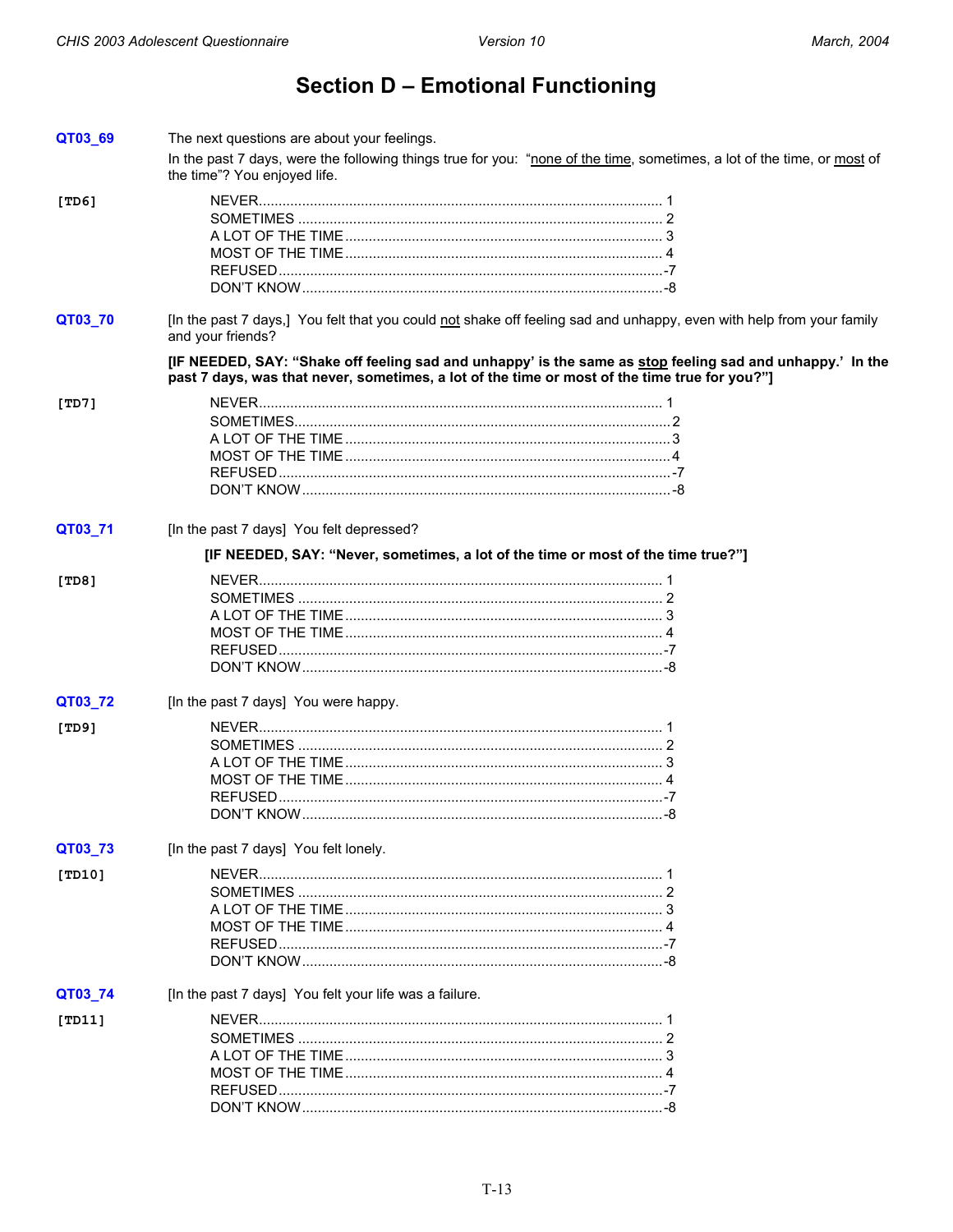| QT03 75 | [In the past 7 days] You felt sad.                                     |  |
|---------|------------------------------------------------------------------------|--|
| [TD12]  |                                                                        |  |
| QT03 76 | [In the past 7 days] You did not want to do the things you usually do. |  |
| [TD13]  |                                                                        |  |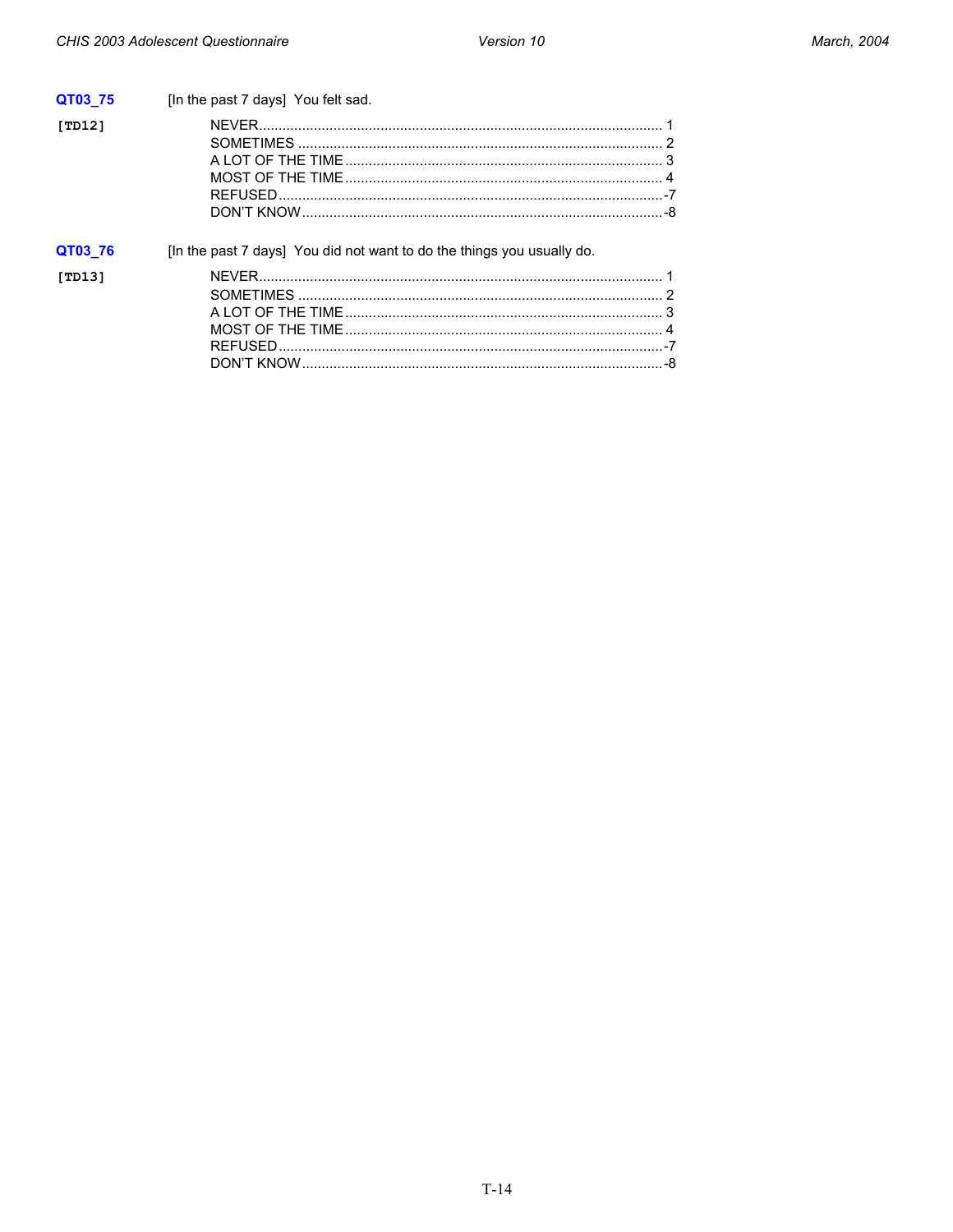### **Section E – Sexual Behaviors**

#### <span id="page-17-0"></span>**PROGRAMMING NOTE SECTION E: IF PARENT/GUARDIAN DID NOT ALLOW RESPONDENT TO ANSWER SEXUAL BEHAVIOR QUESTIONS, GO TO QT03\_91; ELSE CONTINUE WITH QT03\_77.**

The next section is about sexual behaviors. All answers will be kept private and you can refuse to answer any question. We are asking everyone these questions.

| QT03_77    | Have you ever had sexual intercourse?                                                                                                                          |  |
|------------|----------------------------------------------------------------------------------------------------------------------------------------------------------------|--|
| [TE32]     |                                                                                                                                                                |  |
| QT03_78    | How old were you when you had sexual intercourse for the first time?                                                                                           |  |
| [TE33]     | YEARS OLD [HR: 1-17; SR: 10-17]                                                                                                                                |  |
| QT03_79    | The first time you had sexual intercourse did you or your partner use a method to prevent pregnancy or disease?                                                |  |
| [ $TE34$ ] |                                                                                                                                                                |  |
| QT03_80    | What method did you use? You can tell me, or I can read from a list and you can just answer yes or no.<br>Do you want to tell me or shall I read from my list? |  |
| [TE35]     |                                                                                                                                                                |  |
| QT03_81    | In the past 3 months, with how many different people did you have sexual intercourse?                                                                          |  |
| [TE36]     | PERSON/PEOPLE [HR: 0-90; SR: 0-10]                                                                                                                             |  |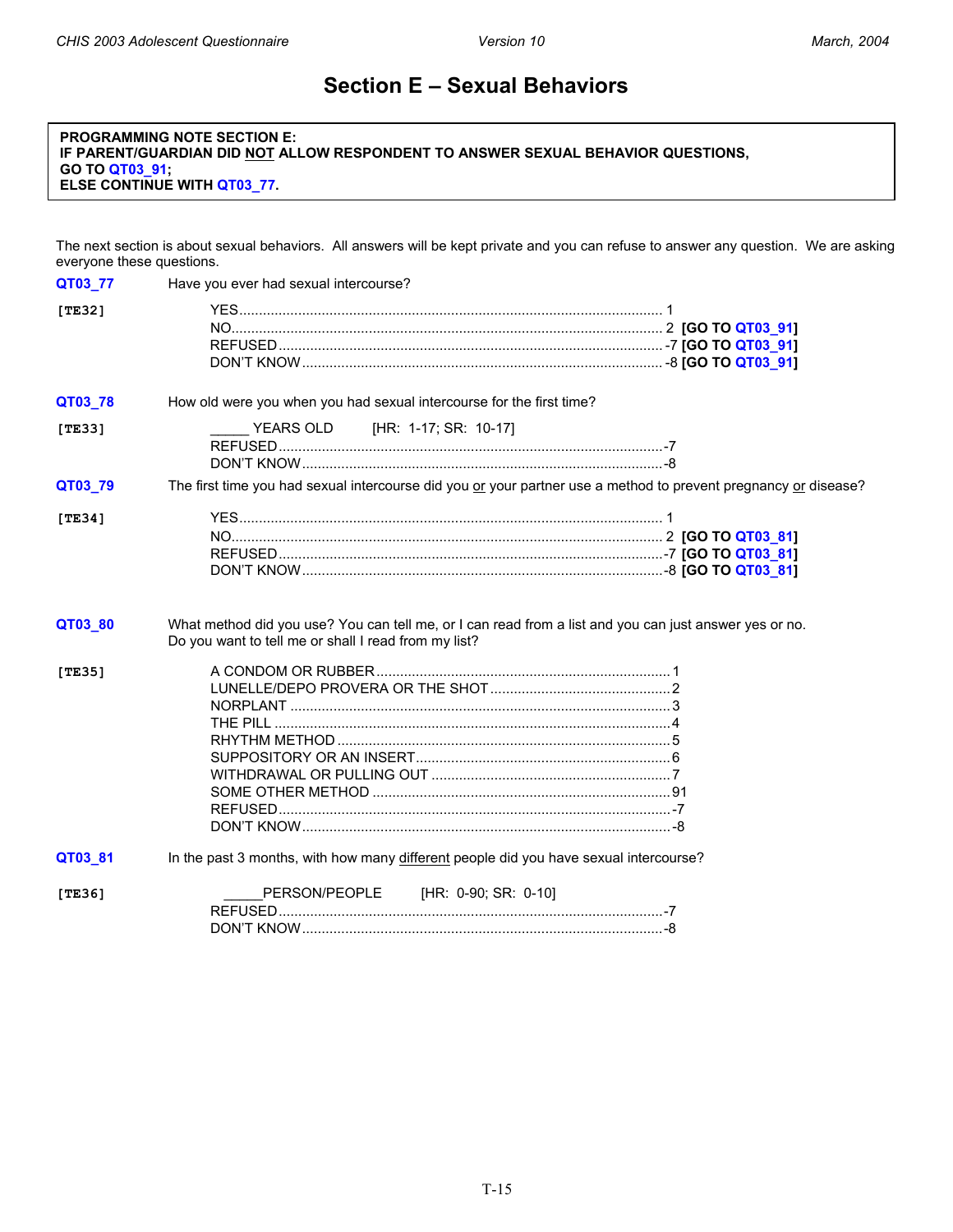<span id="page-18-0"></span>

| QT03 82 | The last time you had sexual intercourse, did you or your partner use a method to prevent pregnancy or disease? |  |
|---------|-----------------------------------------------------------------------------------------------------------------|--|
| [TE37]  |                                                                                                                 |  |
|         |                                                                                                                 |  |
|         |                                                                                                                 |  |
|         |                                                                                                                 |  |
| QT03 83 | What method did you use? Do you want to tell me or shall I read from my list?                                   |  |
| [TE38]  |                                                                                                                 |  |
|         |                                                                                                                 |  |
|         |                                                                                                                 |  |
|         |                                                                                                                 |  |
|         |                                                                                                                 |  |
|         |                                                                                                                 |  |
|         |                                                                                                                 |  |
|         |                                                                                                                 |  |
|         |                                                                                                                 |  |
|         |                                                                                                                 |  |

#### **PROGRAMMING NOTE TE8:** IF TA3 = 1 (MALE), DISPLAY "Have you ever gotten someone"; ELSE IF TA3 = 2 (FEMALE), DISPLAY "Have you ever been"

| QT03 84       | {Have you ever gotten someone}{Have you ever been} pregnant?                      |
|---------------|-----------------------------------------------------------------------------------|
| <b>TTE391</b> |                                                                                   |
| QT03 85       | In the past year have you received birth control counseling or services?          |
| ITE421        |                                                                                   |
| QT03 86       | In the past year have you been tested for a sexually transmitted disease or AIDS? |
| ITE431        |                                                                                   |

#### **PROGRAMMING NOTE TE11:** IF QT03\_4 = 1 (MALE), GO TO QT03\_91; ELSE IF QT03\_4 = 2 (FEMALE), CONTINUE WITH QT03\_87.

| QT03 87 | Have you heard of RU486, also known as the "abortion pill"?            |                 |
|---------|------------------------------------------------------------------------|-----------------|
| [TE45]  |                                                                        |                 |
| QT03 88 | Have you heard of emergency contraception or the "morning after pill?" |                 |
| [TE46]  |                                                                        |                 |
|         |                                                                        | [GO TO QT03_91] |
|         |                                                                        | [GO TO QT03_91] |
|         |                                                                        | [GO TO QT03_91] |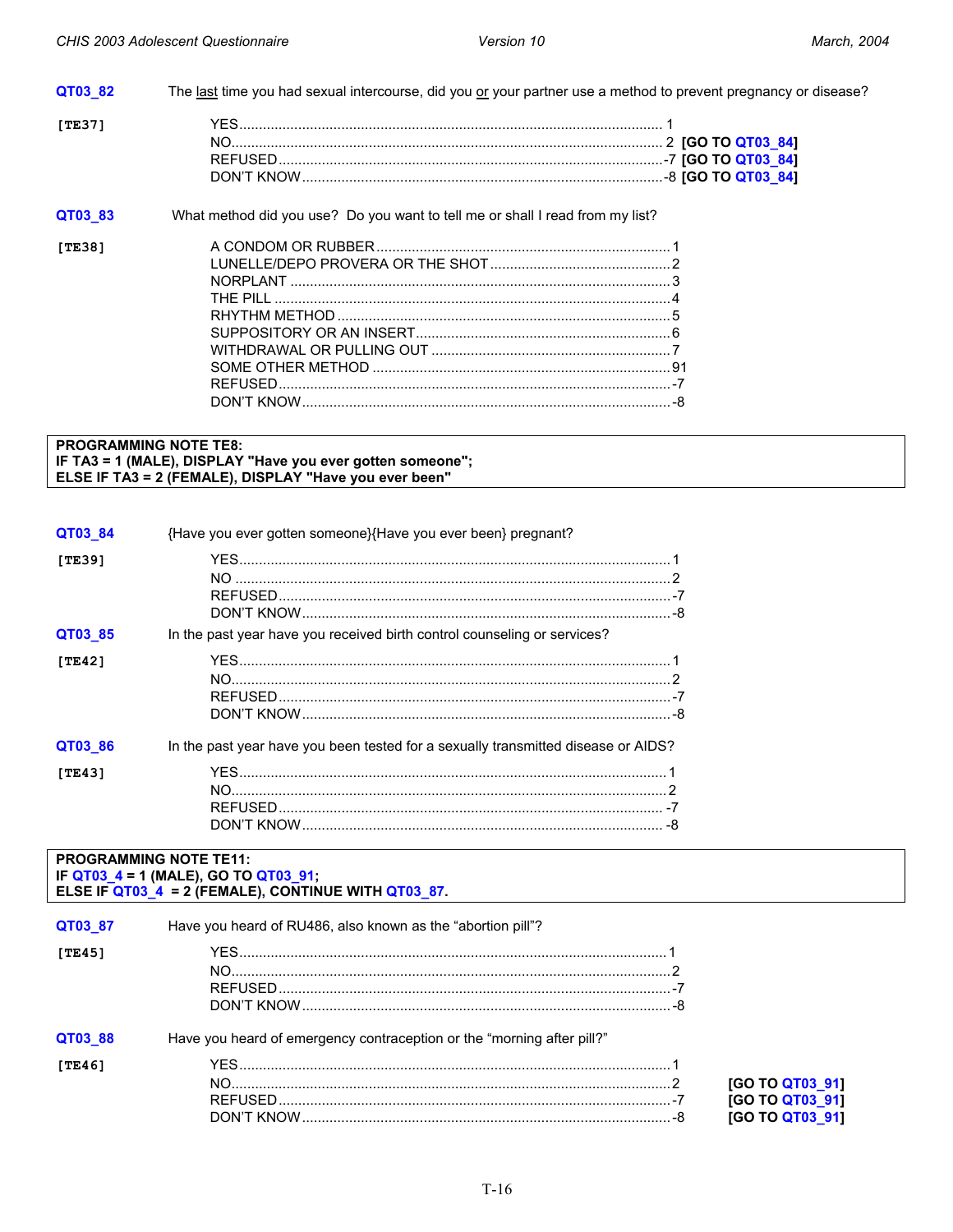| QT03 89 | Is the following statement true or false?<br>without phoning or seeing a doctor first. | Women and teens in California can get emergency contraception pills by going to a pharmacist in a drug store                                                                                                                                                                                              |
|---------|----------------------------------------------------------------------------------------|-----------------------------------------------------------------------------------------------------------------------------------------------------------------------------------------------------------------------------------------------------------------------------------------------------------|
| [TE47]  |                                                                                        |                                                                                                                                                                                                                                                                                                           |
|         |                                                                                        |                                                                                                                                                                                                                                                                                                           |
|         |                                                                                        |                                                                                                                                                                                                                                                                                                           |
|         |                                                                                        |                                                                                                                                                                                                                                                                                                           |
| QT03_90 |                                                                                        | In the past 12 months, have you used emergency contraception pills or the "morning after pill"?                                                                                                                                                                                                           |
|         |                                                                                        | [IF NEEDED, SAY: "Emergency contraception, also known as the "morning after pill", contains the<br>same medication of regular birth control pills and can prevent pregnancy if taken within 72 hours<br>of unprotected sex or contraceptive failure. It is not RU486, also known as the "abortion pill."] |
| ITE481  |                                                                                        |                                                                                                                                                                                                                                                                                                           |
|         |                                                                                        |                                                                                                                                                                                                                                                                                                           |
|         |                                                                                        |                                                                                                                                                                                                                                                                                                           |
|         |                                                                                        |                                                                                                                                                                                                                                                                                                           |
|         |                                                                                        |                                                                                                                                                                                                                                                                                                           |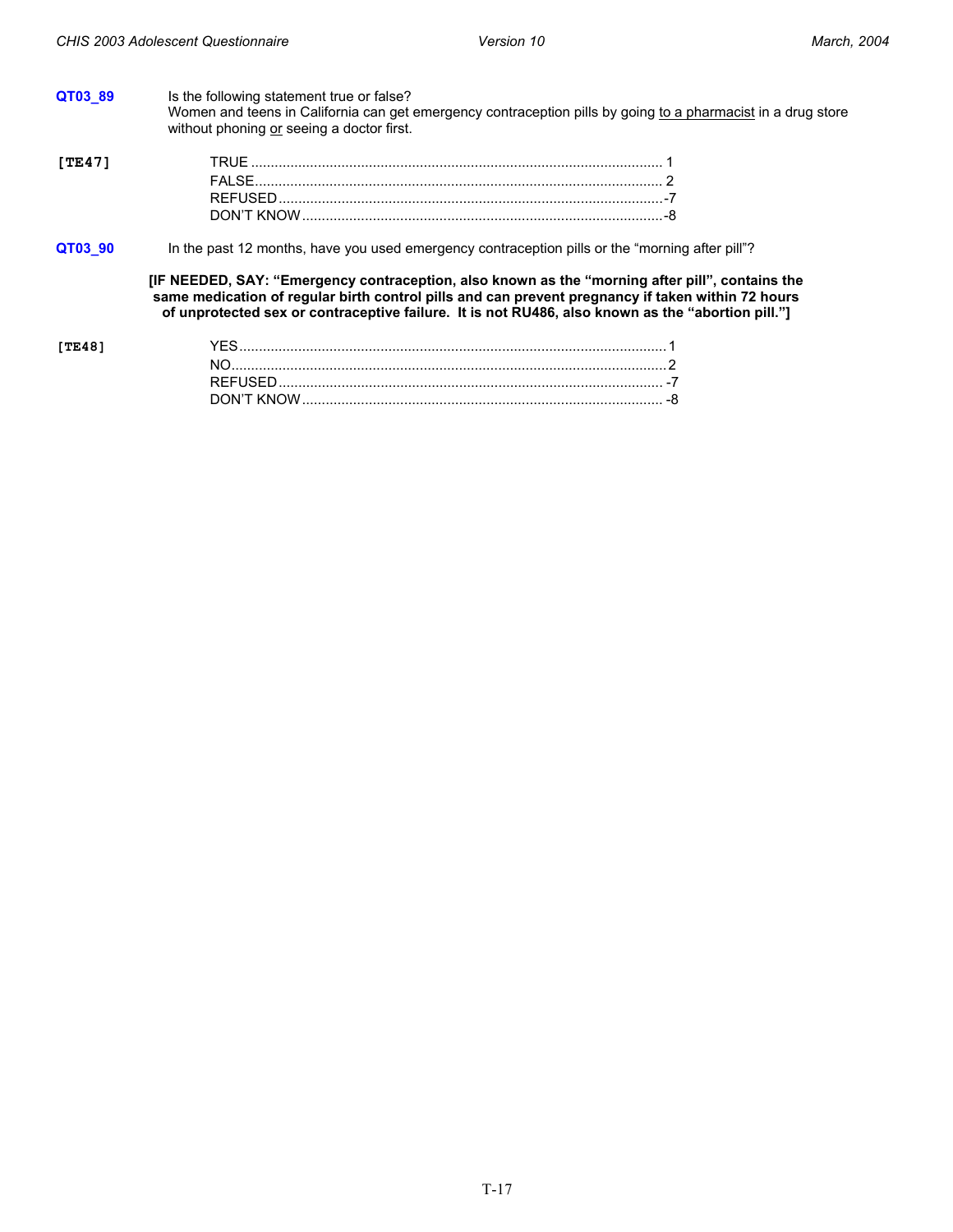## **Section F – Health Care Utilization and Access, Dental Health**

<span id="page-20-0"></span>These next questions are about your health care.

**QT03\_91** Is there a place you usually go to when you are sick or need advice about your health?

| וחיו |  |
|------|--|
|      |  |
|      |  |
|      |  |
|      |  |
|      |  |
|      |  |

| <b>PROGRAMMING NOTE TF2:</b> | IF QT03_91 = 4 (KAISER), FILL QT03_92 = 1 AND GO TO QT03_93;                                                                                                                           |  |
|------------------------------|----------------------------------------------------------------------------------------------------------------------------------------------------------------------------------------|--|
|                              | ELSE IF QT03_91 = 3 (DOCTOR/MY DOCTOR), DISPLAY "Is your doctor in a private";<br>ELSE DISPLAY "What kind of place do you go to most often-a medical".                                 |  |
| QT03_92                      | {Is your doctor in a private/What kind of place do you go to most often -- a medical} doctor's office, a clinic or hospital<br>clinic, a hospital emergency room, or some other place? |  |
| [TF2]                        |                                                                                                                                                                                        |  |
| QT03_93                      | During the past 12 months, did you visit a hospital emergency room for your own health?                                                                                                |  |
| [TF3]                        |                                                                                                                                                                                        |  |
| QT03_94                      | During the past 12 months, how many times have you seen a medical doctor?                                                                                                              |  |
| [TF16]                       | ______ TIMES [RANGE: 0-365]                                                                                                                                                            |  |
| QT03_95                      | When was the last time you saw a doctor for a physical exam or check-up?                                                                                                               |  |
| [TF5]                        |                                                                                                                                                                                        |  |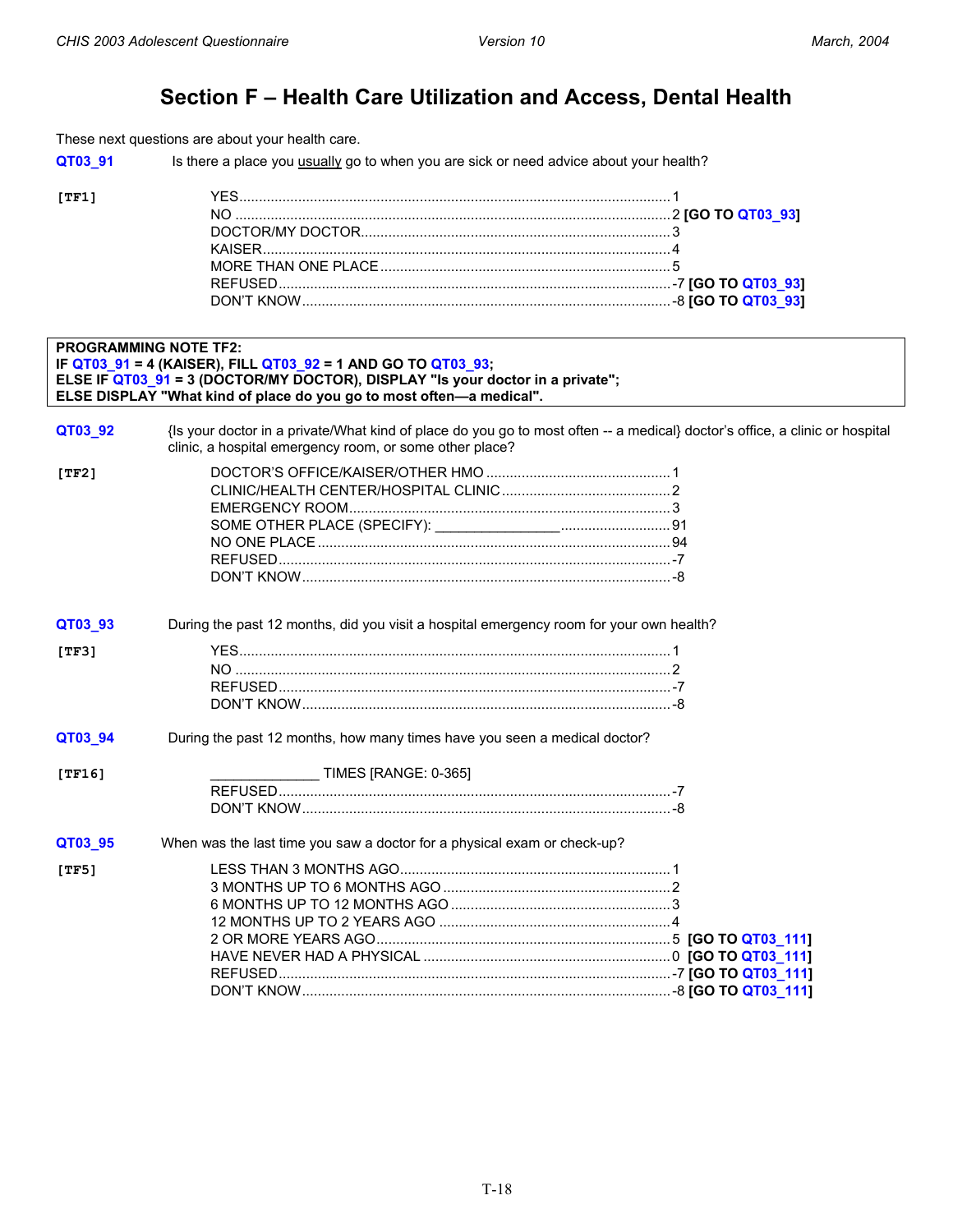<span id="page-21-0"></span>

| QT03_96    | Was this visit at Kaiser?                                                                                  |                                      |
|------------|------------------------------------------------------------------------------------------------------------|--------------------------------------|
| $[TF17]$   |                                                                                                            |                                      |
|            |                                                                                                            |                                      |
|            |                                                                                                            |                                      |
|            |                                                                                                            |                                      |
| QT03_97    | The last time you saw a doctor, could you clearly understand your doctor's instructions?                   |                                      |
| [TF18]     |                                                                                                            | [GO TO QT03_101]                     |
|            |                                                                                                            |                                      |
|            |                                                                                                            | [GO TO QT03_101]<br>[GO TO QT03_101] |
| QT03_98    | Was this because you and the doctor spoke different languages?                                             |                                      |
| [TF19]     |                                                                                                            |                                      |
|            |                                                                                                            | [GO TO QT03_101]                     |
|            |                                                                                                            |                                      |
|            |                                                                                                            |                                      |
| QT03_99    | Did you need someone else to help you understand the doctor?                                               |                                      |
| [TF20]     |                                                                                                            |                                      |
|            |                                                                                                            | [GO TO QT03_101]                     |
|            |                                                                                                            | [GO TO QT03 101]                     |
|            |                                                                                                            | [GO TO QT03 101]                     |
| QT03_100   | Who was this person who helped you understand the doctor?                                                  |                                      |
| [ $TF21$ ] |                                                                                                            |                                      |
|            | AN ADULT FAMILY MEMBER OR FRIEND OF MINE  2                                                                |                                      |
|            |                                                                                                            |                                      |
|            | MEDICAL STAFF INCLUDING NURSES/DOCTORS  4<br>PROFESSIONAL INTERPRETER (BOTH IN PERSON AND ON THE           |                                      |
|            |                                                                                                            |                                      |
|            |                                                                                                            |                                      |
|            |                                                                                                            |                                      |
|            |                                                                                                            |                                      |
|            |                                                                                                            |                                      |
|            | PROGRAMMING NOTE QT03_101:                                                                                 |                                      |
|            | IF QT03_95=0, 5, -7, -8, GO TO QT03_111;<br>ELSE CONTINUE WITH QT03_101.                                   |                                      |
|            |                                                                                                            |                                      |
| QT03_101   | When you had your last routine physical exam, did you and a doctor or other health care provider talk abou |                                      |
|            | cigarettes or smoking?                                                                                     |                                      |
| [TF8]      |                                                                                                            |                                      |
|            |                                                                                                            |                                      |
|            |                                                                                                            |                                      |
|            |                                                                                                            |                                      |

| QT03 101 | When you had your last routine physical exam, did you and a doctor or other health care provider talk about<br>cigarettes or smoking? |
|----------|---------------------------------------------------------------------------------------------------------------------------------------|
| [TF8]    |                                                                                                                                       |
| QT03 102 | about alcohol use?                                                                                                                    |
| [TF8A]   |                                                                                                                                       |
| QT03_103 | about drug use?                                                                                                                       |
| [TF8B]   |                                                                                                                                       |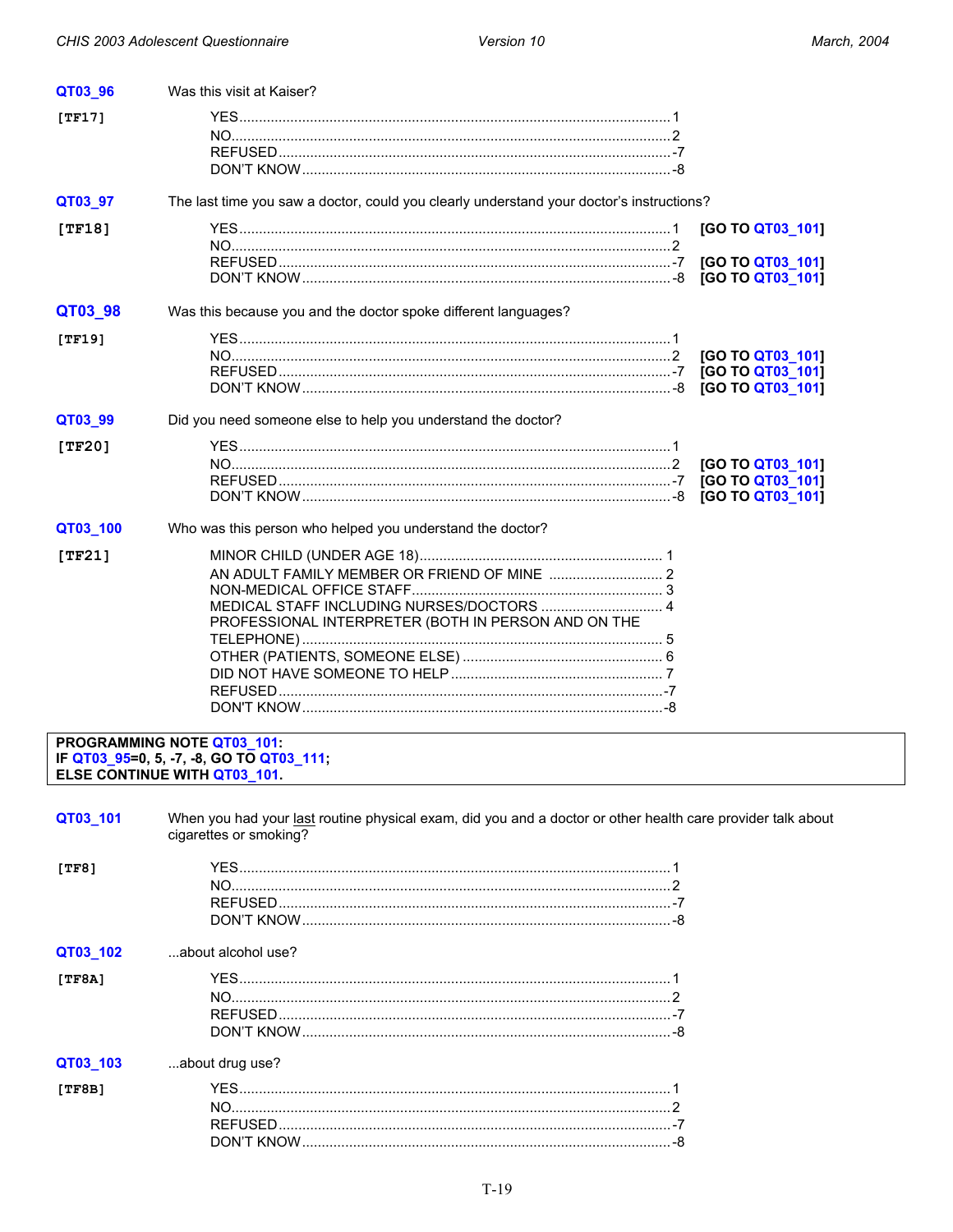<span id="page-22-0"></span>

| QT03_104 | about seatbelt use?                                                                                 |  |
|----------|-----------------------------------------------------------------------------------------------------|--|
| [TF8C]   |                                                                                                     |  |
|          |                                                                                                     |  |
|          |                                                                                                     |  |
|          |                                                                                                     |  |
| QT03_105 | about helmet use?                                                                                   |  |
| [TF8D]   |                                                                                                     |  |
|          |                                                                                                     |  |
|          |                                                                                                     |  |
|          |                                                                                                     |  |
|          |                                                                                                     |  |
| QT03_106 | about sexually transmitted diseases or STDs, such as gonorrhea or chlamydia?                        |  |
| [TF8E]   |                                                                                                     |  |
|          |                                                                                                     |  |
|          |                                                                                                     |  |
|          |                                                                                                     |  |
| QT03_107 | about your emotions or moods?                                                                       |  |
| [TF8F]   |                                                                                                     |  |
|          |                                                                                                     |  |
|          |                                                                                                     |  |
|          |                                                                                                     |  |
|          |                                                                                                     |  |
| QT03_108 | about violence or violence prevention?                                                              |  |
| [TF8G]   |                                                                                                     |  |
|          |                                                                                                     |  |
|          |                                                                                                     |  |
|          |                                                                                                     |  |
| QT03_109 | about exercise or physical activity?                                                                |  |
| [TF8H]   |                                                                                                     |  |
|          |                                                                                                     |  |
|          |                                                                                                     |  |
|          |                                                                                                     |  |
|          |                                                                                                     |  |
| QT03_110 | and finally, about nutrition or healthy eating?                                                     |  |
| [TF8I]   |                                                                                                     |  |
|          |                                                                                                     |  |
|          |                                                                                                     |  |
|          |                                                                                                     |  |
| QT03_111 | In the past 12 months, did you delay or not get any medical care you felt you needed?               |  |
|          | [IF NEEDED, SAY: "Such as seeing a doctor, a specialist or other health professional?"]             |  |
|          |                                                                                                     |  |
| [TF9]    |                                                                                                     |  |
|          |                                                                                                     |  |
|          |                                                                                                     |  |
|          |                                                                                                     |  |
| QT03_112 | Was cost or lack of insurance a reason why you delayed or did not get the care you felt you needed? |  |
| [TF22]   |                                                                                                     |  |
|          |                                                                                                     |  |
|          |                                                                                                     |  |
|          |                                                                                                     |  |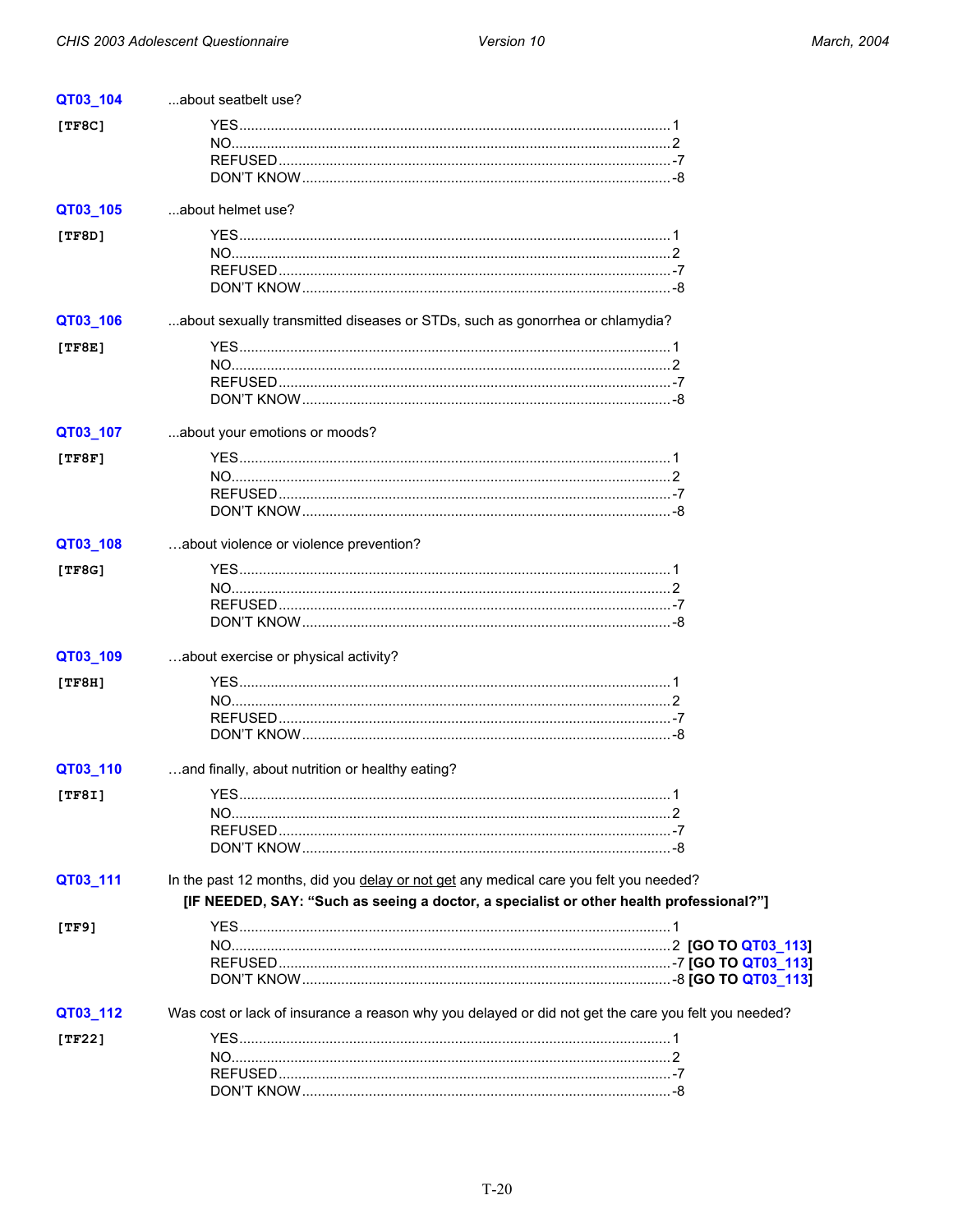<span id="page-23-0"></span>

| QT03_113 | In the past 12 months, have you received any psychological or emotional counseling?                                                                                                                   |
|----------|-------------------------------------------------------------------------------------------------------------------------------------------------------------------------------------------------------|
| [TF11]   |                                                                                                                                                                                                       |
|          |                                                                                                                                                                                                       |
|          |                                                                                                                                                                                                       |
|          |                                                                                                                                                                                                       |
|          | PROGRAMMING NOTE QT03_114:                                                                                                                                                                            |
|          | IF AGE ≤ 13, SKIP TO QT03_118                                                                                                                                                                         |
|          |                                                                                                                                                                                                       |
| QT03_114 | About how sure are you that you can make an appointment for your own health care without your family knowing.<br>Would you say?                                                                       |
|          | [IF NEEDED, SAY: "If you needed to make a confidential appointment on your own."]                                                                                                                     |
| [TF23]   |                                                                                                                                                                                                       |
|          |                                                                                                                                                                                                       |
|          |                                                                                                                                                                                                       |
|          |                                                                                                                                                                                                       |
|          |                                                                                                                                                                                                       |
| QT03_115 | About how sure are you that you can contact your doctor if you have questions or concerns about your health or<br>safety. Would you say?                                                              |
| [TF12]   |                                                                                                                                                                                                       |
|          |                                                                                                                                                                                                       |
|          |                                                                                                                                                                                                       |
|          |                                                                                                                                                                                                       |
|          |                                                                                                                                                                                                       |
|          | PROGRAMMING NOTE QT03_116:<br>IF QT03_77 = 1 (HAD SEXUAL INTERCOURSE), DO NOT DISPLAY "or if you are thinking about starting to have sex"; ELSE IF<br>QT03_77 NE 1 THEN CATI DISPLAY ENTIRE QUESTION. |
| QT03_116 | And  talk to your doctor about sex {or if you are thinking about starting to have sex}. Would you say                                                                                                 |
| [TF24]   |                                                                                                                                                                                                       |
|          |                                                                                                                                                                                                       |
|          |                                                                                                                                                                                                       |
|          |                                                                                                                                                                                                       |
|          |                                                                                                                                                                                                       |
|          |                                                                                                                                                                                                       |
| QT03_117 | Do you know of a place, other than at the school nurse's, where young people like you can go to see a doctor or<br>other health provider without their parents knowing about it?                      |
| [TF13]   |                                                                                                                                                                                                       |
|          |                                                                                                                                                                                                       |
|          |                                                                                                                                                                                                       |
|          |                                                                                                                                                                                                       |
| QT03_118 | About how long has it been since you last visited a dentist or a dental clinic? Include dental hygienists and all types of<br>dental specialists.                                                     |
| [TF14]   |                                                                                                                                                                                                       |
|          |                                                                                                                                                                                                       |
|          |                                                                                                                                                                                                       |
|          |                                                                                                                                                                                                       |
|          |                                                                                                                                                                                                       |
|          |                                                                                                                                                                                                       |
|          | [GO TO QT03_120]                                                                                                                                                                                      |

DON'T KNOW..............................................................................................-8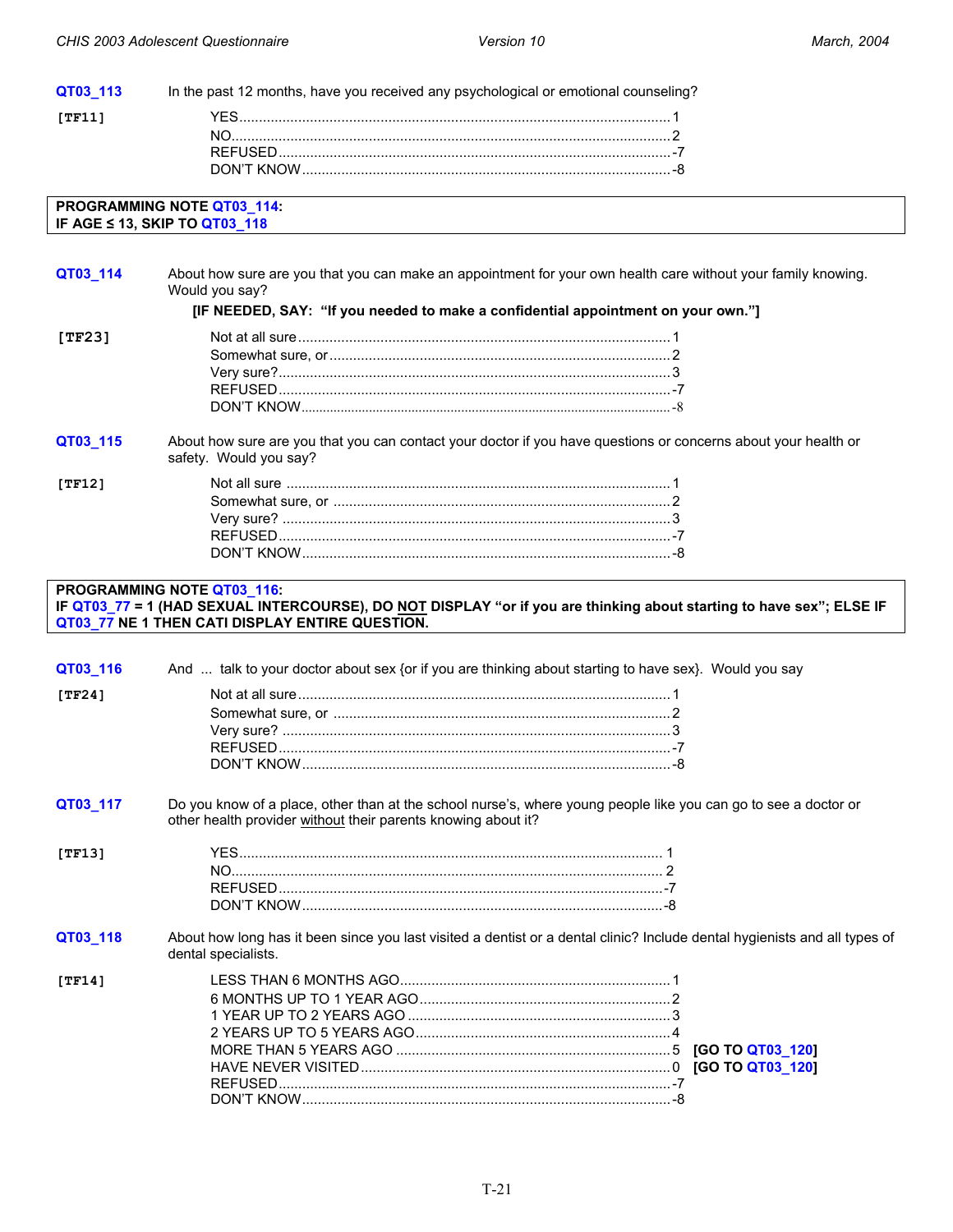| QT03_119   | Is there a particular dentist or place you usually go to for dental care?                                                               |  |
|------------|-----------------------------------------------------------------------------------------------------------------------------------------|--|
| [ $TF25$ ] |                                                                                                                                         |  |
| QT03_120   | During the past 12 months, was there any time you needed dental care, but your family could not afford it?                              |  |
| [TF26]     |                                                                                                                                         |  |
| QT03_121   | Did you need a check-up, or did you have a dental problem?                                                                              |  |
| [TF27]     |                                                                                                                                         |  |
| QT03_122   | During the past 12 months, did you miss any school because of a dental problem? Do not count time missed for<br>cleaning or a check-up. |  |
| [TF28]     |                                                                                                                                         |  |
| QT03_123   | How many days of school did you miss?                                                                                                   |  |
| [TF29]     | LESS THAN A DAY<br><b>DAYS</b>                                                                                                          |  |
|            |                                                                                                                                         |  |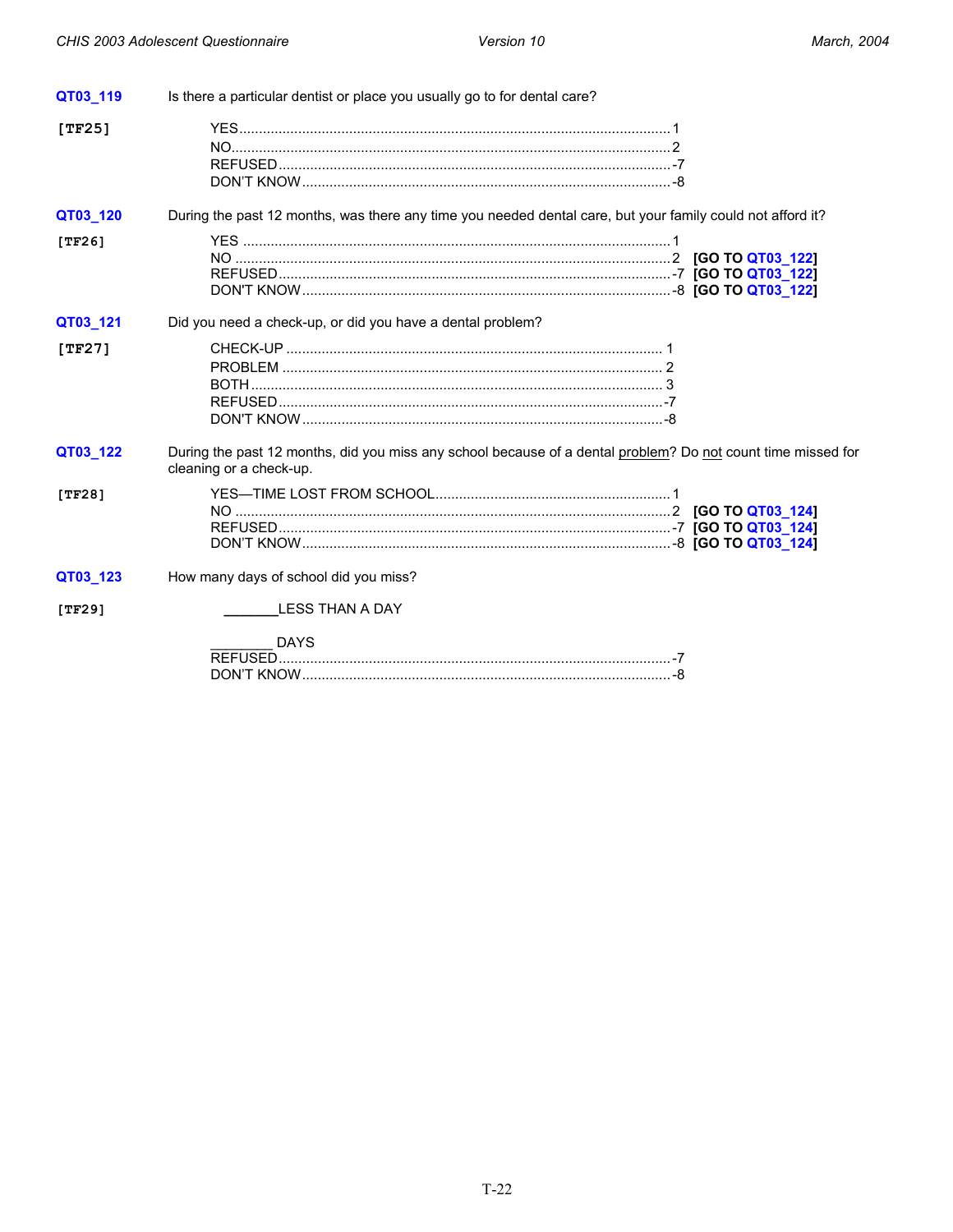## **Section G – Interpersonal Violence**

<span id="page-25-0"></span>These next questions are about violence among young people.

| QT03_124                    | In the past 12 months, about how many times did someone about your age threaten to hurt you or threaten to beat<br>you up?                            |
|-----------------------------|-------------------------------------------------------------------------------------------------------------------------------------------------------|
| [TG1]                       | TIMES [HR: 0-365; SR: 0-20]                                                                                                                           |
| QT03_125                    | In the past 12 months, how many times did you threaten to hurt someone or threaten to beat him or her up?                                             |
| [TG2]                       | [HR: 0-365; SR: 0-20]<br>TIMES                                                                                                                        |
| QT03_126                    | In the past 12 months, about how many times were you actually in a physical fight with a guy or girl, or a group of<br>people around your age?        |
| [TG3]                       | TIMES [HR: 0-365; SR: 0-20]                                                                                                                           |
|                             | PROGRAMMING NOTE QT03_127:<br>IF QT03_126=0 (ZERO), GO TO QT03_129;<br>ELSE CONTINUE WITH QT03 127.                                                   |
| QT03_127                    | In the past 12 months, how many times did you start a physical fight with a guy or girl, or with people around your<br>age?                           |
| [TG8]                       | TIMES [HR: 0-365; SR: 0-20]                                                                                                                           |
| QT03_128                    | In the past 12 months, how many times were you in a physical fight with a guy or girl, or with people around your age,<br>that someone else started?  |
| [TG9]                       | TIMES [HR: 0-365; SR: 0-20]                                                                                                                           |
| <b>ELSE GO TO QT03_132.</b> | PROGRAMMING NOTE QT03 129:<br>IF TEENAGE > 13, CONTINUE WITH QT03_129;                                                                                |
| QT03_129                    | Have you ever been slapped, kicked or physically hurt by a boyfriend or girlfriend, someone you are romantically<br>involved with, not just a friend? |
| [TG6]                       | [GO TO QT03_132]<br>[GO TO QT03_132]<br>[GO TO QT03_132]                                                                                              |
| QT03_130                    | Has this happened at all in the past 12 months?                                                                                                       |
| [TG7]                       | [GO TO QT03_132]<br>[GO TO QT03_132]<br>[GO TO QT03_132]                                                                                              |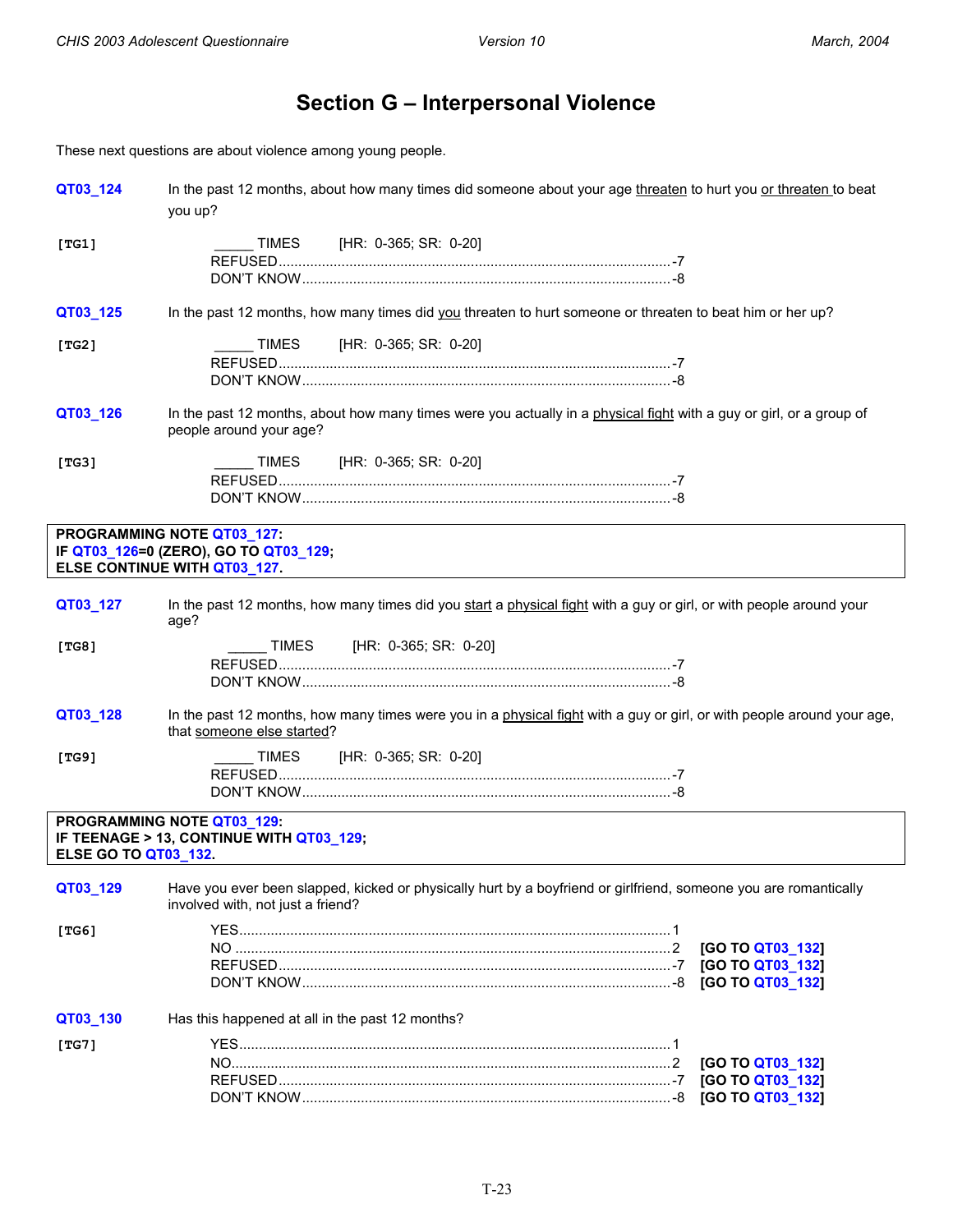|        | QT03 131 Did you talk to anyone about what happened? |  |
|--------|------------------------------------------------------|--|
| [TG10] |                                                      |  |
|        |                                                      |  |
|        |                                                      |  |
|        |                                                      |  |
|        |                                                      |  |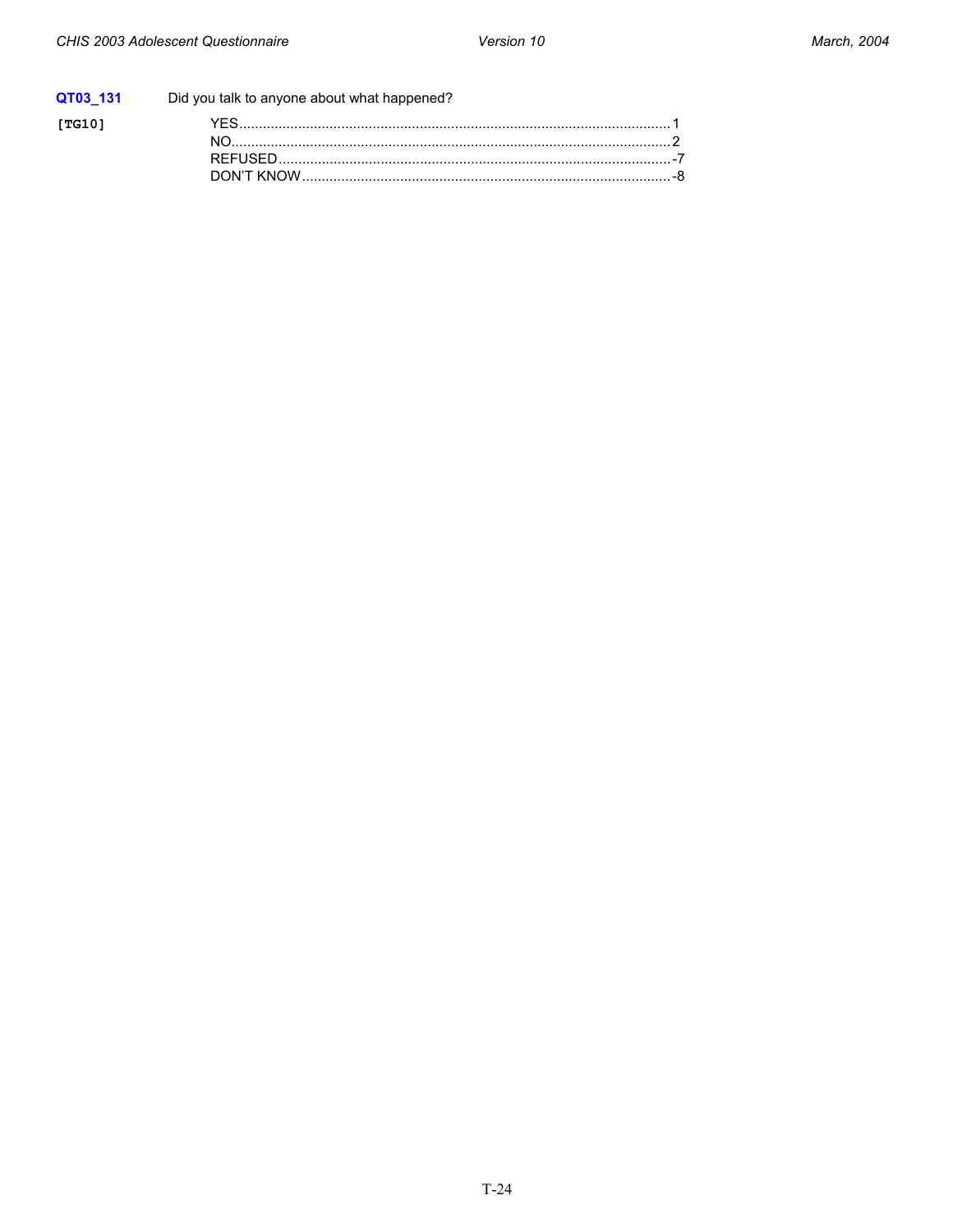## Section H - Adult Supervision, Resiliency, and Role Models

<span id="page-27-0"></span>These next questions are about your parents.

|                    | These now quodients are about                                                                                                                 |                  |
|--------------------|-----------------------------------------------------------------------------------------------------------------------------------------------|------------------|
| QT03_132           | Are your parents                                                                                                                              |                  |
| [TH1]              |                                                                                                                                               |                  |
|                    |                                                                                                                                               | [GO TO QT03_134] |
|                    |                                                                                                                                               |                  |
|                    |                                                                                                                                               |                  |
|                    |                                                                                                                                               | [GO TO QT03_134] |
|                    |                                                                                                                                               | [GO TO QT03_134] |
|                    |                                                                                                                                               | [GO TO QT03_134] |
|                    |                                                                                                                                               |                  |
|                    |                                                                                                                                               |                  |
|                    |                                                                                                                                               |                  |
|                    |                                                                                                                                               |                  |
| QT03_133           | Do you live with both your parents in the same house or apartment?                                                                            |                  |
| [TH2]              |                                                                                                                                               |                  |
|                    |                                                                                                                                               |                  |
|                    |                                                                                                                                               |                  |
|                    |                                                                                                                                               |                  |
|                    | About how often is there an adult around during your after-school hours? Would you say                                                        |                  |
| QT03_134           |                                                                                                                                               |                  |
| [TH5]              |                                                                                                                                               |                  |
|                    |                                                                                                                                               |                  |
|                    |                                                                                                                                               |                  |
|                    |                                                                                                                                               |                  |
|                    |                                                                                                                                               |                  |
|                    |                                                                                                                                               |                  |
|                    |                                                                                                                                               |                  |
| DISPLAY "parents". | PROGRAMMING NOTE FOR QT03_135:<br>IF QT03_132=7, CATI DISPLAY SHOULD HIGHLIGHT "guardians" AND NOT HIGHLIGHT "parents"; ELSE CATI SHOULD ONLY |                  |
| QT03_135           | About how much do your parents {guardians} really know about where you go when you go out at night? Would you                                 |                  |
|                    | say, they know a lot, know a little or know nothing?                                                                                          |                  |
| [TH6A]             |                                                                                                                                               |                  |
|                    |                                                                                                                                               |                  |
|                    |                                                                                                                                               |                  |
|                    |                                                                                                                                               |                  |
|                    |                                                                                                                                               |                  |
|                    |                                                                                                                                               |                  |
| QT03_136           | About how much do they know about what you do with your free time? Would you say, they know a lot, a little or<br>nothing?                    |                  |
| [TH6B]             |                                                                                                                                               |                  |
|                    |                                                                                                                                               |                  |
|                    |                                                                                                                                               |                  |
|                    |                                                                                                                                               |                  |
|                    |                                                                                                                                               |                  |
|                    |                                                                                                                                               |                  |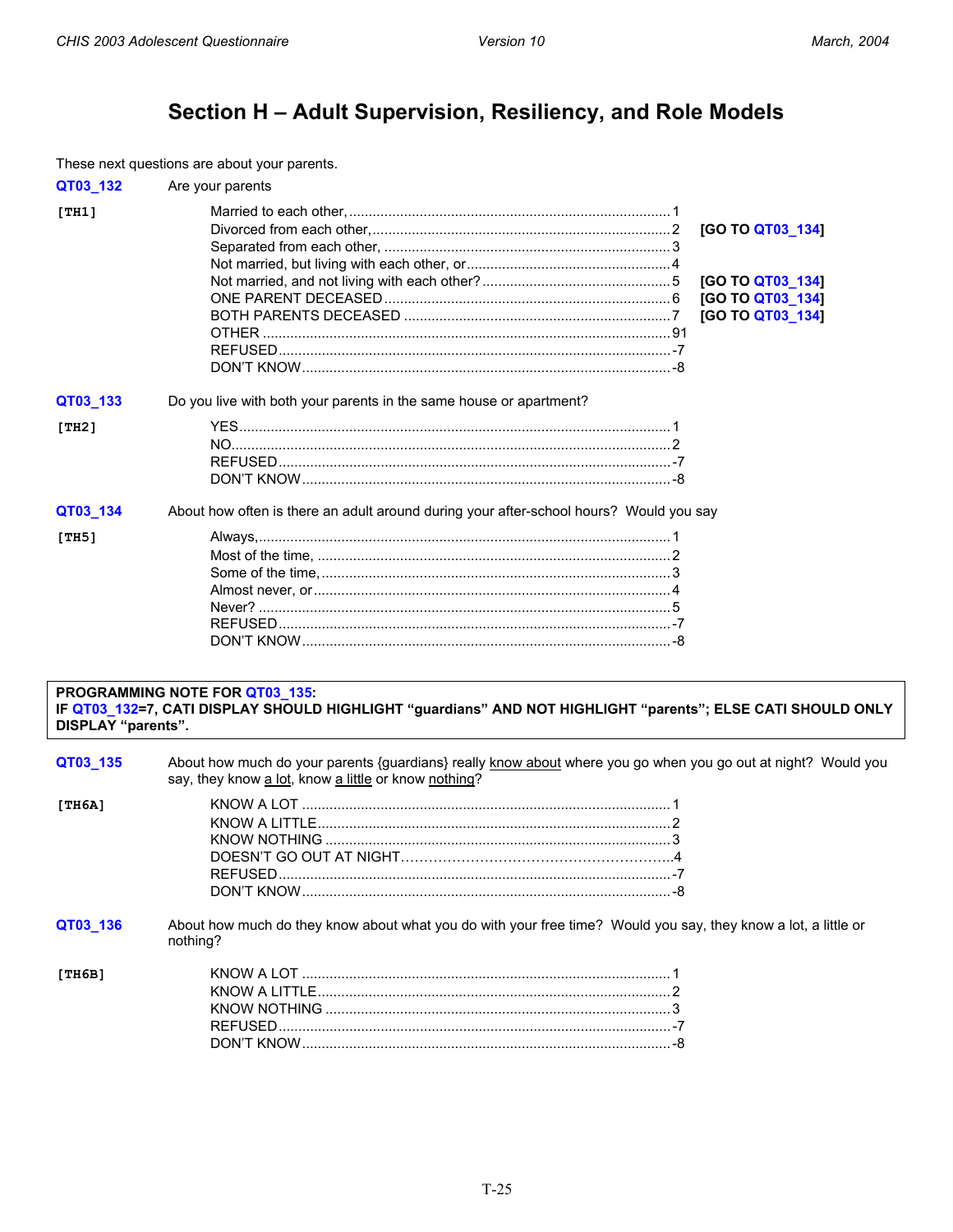<span id="page-28-0"></span>

| PROGRAMMING NOTE QT03_137:<br>IF QT03_5 = 1 or 2 (ATTENDING SCHOOL OR HOME SCHOOL), ADD {"after school"} TO CATI DISPLAY. |                                                                                                                   |  |
|---------------------------------------------------------------------------------------------------------------------------|-------------------------------------------------------------------------------------------------------------------|--|
| QT03 137                                                                                                                  | And  how about where you are most afternoons {after school}? Would you say, they know a lot, a little or nothing? |  |
| [TH6C]                                                                                                                    |                                                                                                                   |  |
| <b>PROGRAMMING NOTE QT03_138:</b><br>IF $QTO3_5 = 2$ (HOME SCHOOL), SKIP TO $QTO3_144$ .                                  |                                                                                                                   |  |

How true do you feel the next statements are about your school and things you might do there: At my school, there is a teacher or some other adult...

| QT03_138 | Who really cares about me. Would you say this is        |
|----------|---------------------------------------------------------|
| [TH8]    |                                                         |
| QT03_139 | Who notices when I'm not there. Is this                 |
| [TH9]    |                                                         |
| QT03_140 | Who listens to me when I have something to say. Is this |
| [TH10]   |                                                         |
| QT03_141 | Who tells me when I do a good job. [IF NEEDED, READ:]   |
| [TH11]   |                                                         |
| QT03_142 | Who always wants me to do my best. [IF NEEDED, READ:]   |
| [TH12]   |                                                         |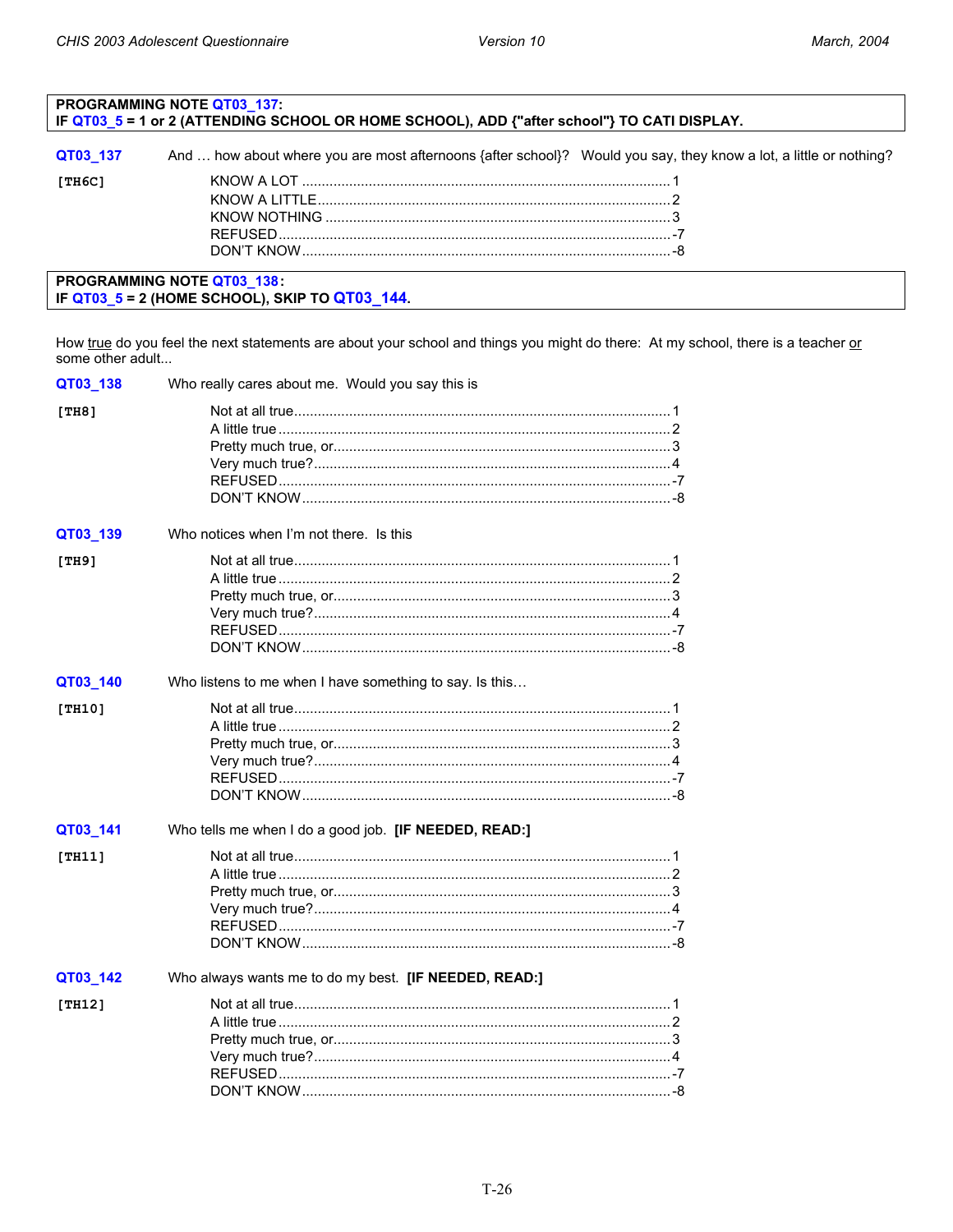<span id="page-29-0"></span>

| QT03_143 | Who notices when I'm in a bad mood. [IF NEEDED, READ:]                          |  |
|----------|---------------------------------------------------------------------------------|--|
| [TH13]   |                                                                                 |  |
|          |                                                                                 |  |
|          |                                                                                 |  |
|          |                                                                                 |  |
|          |                                                                                 |  |
|          |                                                                                 |  |
|          | How true are these statements about your home or the adults with whom you live? |  |
|          | In my home, there is a parent or some other adult                               |  |
| QT03_144 | Who cares about my schoolwork. Is this                                          |  |
| [TH14]   |                                                                                 |  |
|          |                                                                                 |  |
|          |                                                                                 |  |
|          |                                                                                 |  |
|          |                                                                                 |  |
|          |                                                                                 |  |
| QT03_145 | Who listens to me when I have something to say                                  |  |
| [TH15]   |                                                                                 |  |
|          |                                                                                 |  |
|          |                                                                                 |  |
|          |                                                                                 |  |
|          |                                                                                 |  |
|          |                                                                                 |  |
| QT03_146 | Who talks with me about my problems. [IF NEEDED, READ:]                         |  |
| [TH16]   |                                                                                 |  |
|          |                                                                                 |  |
|          |                                                                                 |  |
|          |                                                                                 |  |
|          |                                                                                 |  |
|          |                                                                                 |  |
| QT03_147 | Who notices when I'm in a bad mood. [IF NEEDED, READ:]                          |  |
| [TH17]   |                                                                                 |  |
|          |                                                                                 |  |
|          |                                                                                 |  |
|          |                                                                                 |  |
|          |                                                                                 |  |
|          |                                                                                 |  |
| QT03_148 | Who always wants me to do my best. [IF NEEDED, READ:]                           |  |
| [TH18]   |                                                                                 |  |
|          |                                                                                 |  |
|          |                                                                                 |  |
|          |                                                                                 |  |
|          |                                                                                 |  |
|          |                                                                                 |  |
| QT03_149 | Who believes that I will be a success. [IF NEEDED, READ:]                       |  |
| [TH19]   |                                                                                 |  |
|          |                                                                                 |  |
|          |                                                                                 |  |
|          |                                                                                 |  |
|          |                                                                                 |  |
|          |                                                                                 |  |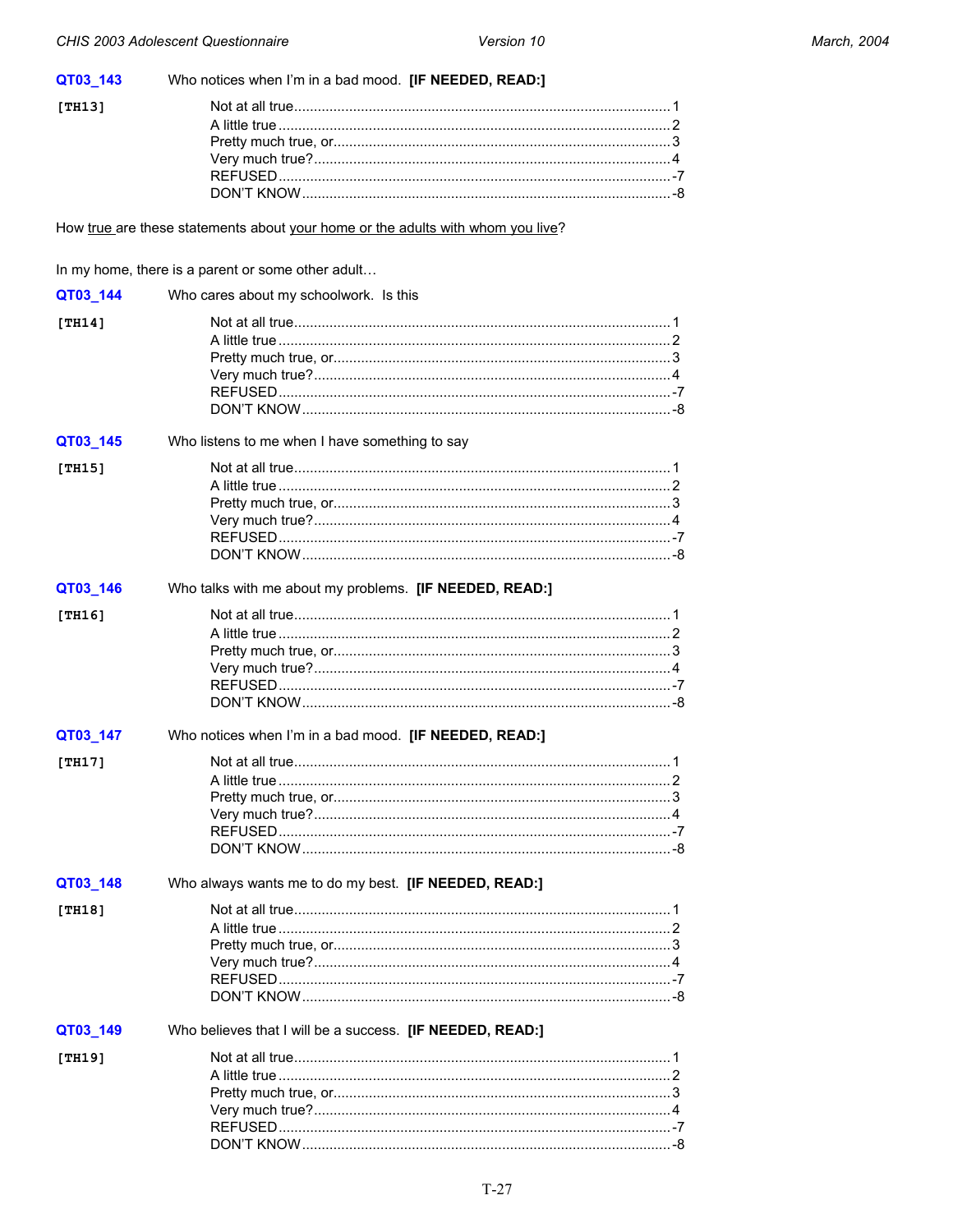<span id="page-30-0"></span>

| QT03 150 | Who expects me to follow the rules. [IF NEEDED, READ:]                                                         |
|----------|----------------------------------------------------------------------------------------------------------------|
| [TH20]   |                                                                                                                |
| QT03_151 | In the past 12 months, have you done any volunteer work or community service?                                  |
| [TH21]   |                                                                                                                |
| QT03_152 | Is there a person you know or have read about that you admire and would want to be like?                       |
| [TH22]   |                                                                                                                |
| QT03_153 | Is this person a family member, an athlete, an entertainer, a teacher, a friend your own age, or someone else? |
| [TH23]   | OTHER (SPECIFY:) 31                                                                                            |
| QT03_154 | Is this person a male or female?                                                                               |
| [TH24]   |                                                                                                                |

#### PROGRAMMING NOTE FOR TH24: IF QT03\_154=1 (MALE); CATI DISPLAY SHOULD HIGHLIGHT {"his"}; ELSE IF QT03\_154=2 (FEMALE), CATI SHOULD DISPLAY {"her"}.

| QT03 155 | What is {his}/{her} race or ethnicity?                                               |  |
|----------|--------------------------------------------------------------------------------------|--|
| [TH25]   | AMERICAN INDIAN/ ALASKA NATIVE/NATIVEAMERICAN  6<br>OTHER /MULTI-ETHNIC (SPECIFY) 41 |  |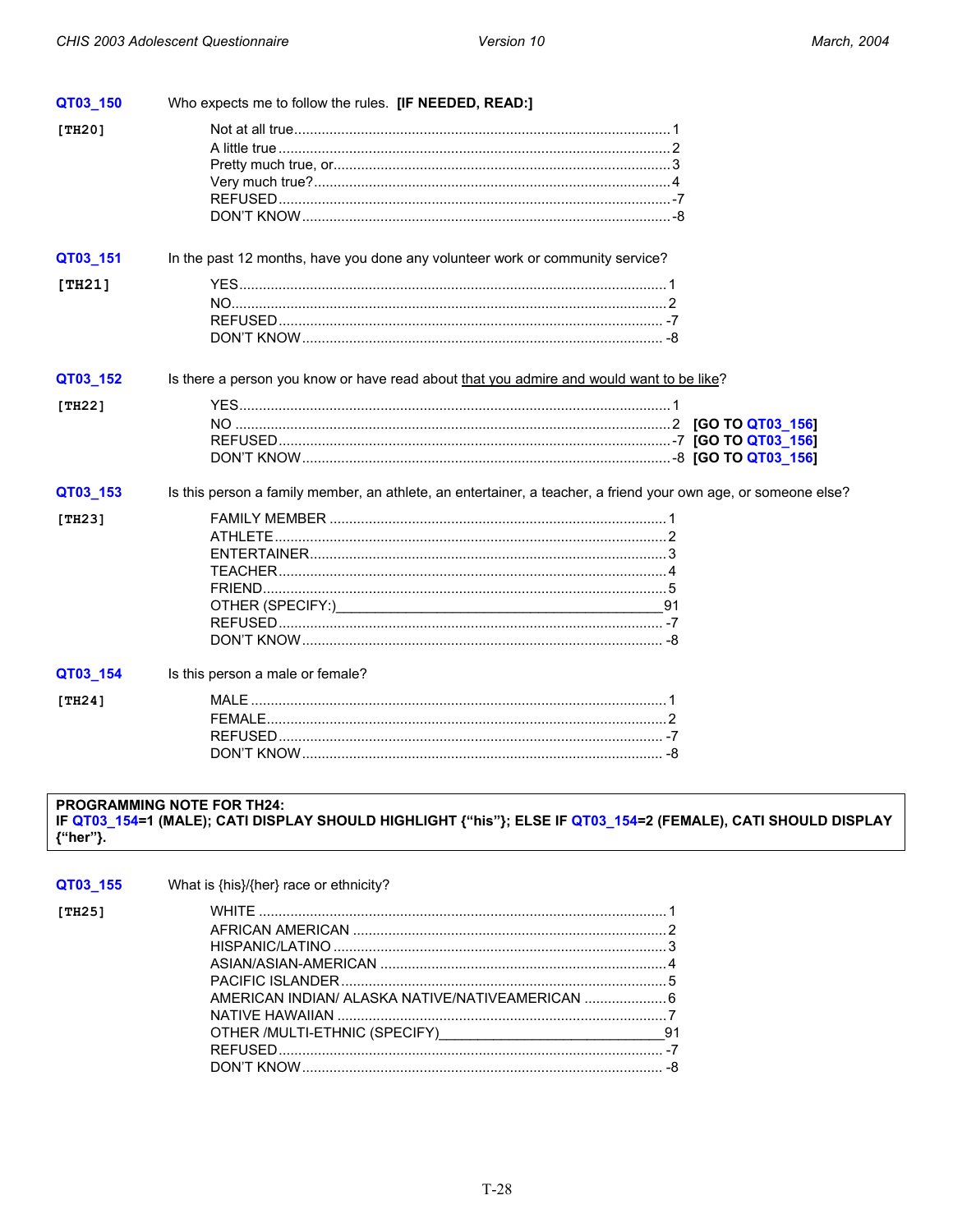### **Section I –Demographic Information Part II, Future Plans**

<span id="page-31-0"></span>**QT03\_156** So we can be sure we have included all races and ethnic groups in California, I need to ask a few final questions about you. Are you Latino or Hispanic?

**[IF NEEDED, SAY: "Such as Mexican or Central or South American?"]** 

| [TI1] |          |  |  |  |
|-------|----------|--|--|--|
|       |          |  |  |  |
|       | REFUSED. |  |  |  |
|       |          |  |  |  |

**QT03 157** And what is your Latino or Hispanic ancestry or origin? Such as Mexican, Salvadoran, Cuban, Honduran -- and if you have more than one, tell me all of them.

**[TI1A]** MEXICAN/MEXICANO............................................................................... 1 MEXICAN AMERICAN............................................................................... 2 CHICANO .................................................................................................. 3 SALVADORAN .......................................................................................... 4 GUATEMALAN .......................................................................................... 5 COSTA RICAN .......................................................................................... 6 HONDURAN .............................................................................................. 7 NICARAGUAN ........................................................................................... 8 PANAMANIAN ........................................................................................... 9 PUERTO RICAN....................................................................................... 10 CUBAN ..................................................................................................... 11 SPANISH-AMERICAN (FROM SPAIN)..................................................... 12 OTHER LATINO (SPECIFY): \_\_\_\_\_\_\_\_\_\_\_\_\_\_\_\_\_\_ ............................... 91 REFUSED..................................................................................................-7 DON'T KNOW............................................................................................-8

#### **PROGRAMMING NOTE QT03\_158:**

**IF QT03\_156=1 (YES), CATI DISPLAY "You said you are Latino or Hispanic. Also…"**

#### **IF MORE THAN ONE RACE GIVEN, AFTER ENTERING RESPONSES FOR QT03\_158, CONTINUE WITH PROGRAMMING NOTE QT03\_160; ELSE GO TO SKIPS AS INDICATED FOR SINGLE RESPONSES.**

**QT03\_158** {You said you are Latino or Hispanic. Also}, Please tell me which one or more of the following you would use to describe yourself: Would you describe yourself as Native Hawaiian, Other Pacific Islander, American Indian, Alaska Native, Asian, Black, African American, or White?

| <b>TTI21 WHITE</b>                                                                                         |  |
|------------------------------------------------------------------------------------------------------------|--|
|                                                                                                            |  |
| ASIAN                                                                                                      |  |
|                                                                                                            |  |
|                                                                                                            |  |
|                                                                                                            |  |
| OTHER (SPECIFY): <b>A COLORET A CONSUMING THE SECOND TEAM</b> OF <b>COLORET ACCE</b> 167 IF ONLY ONE RACE] |  |
|                                                                                                            |  |
|                                                                                                            |  |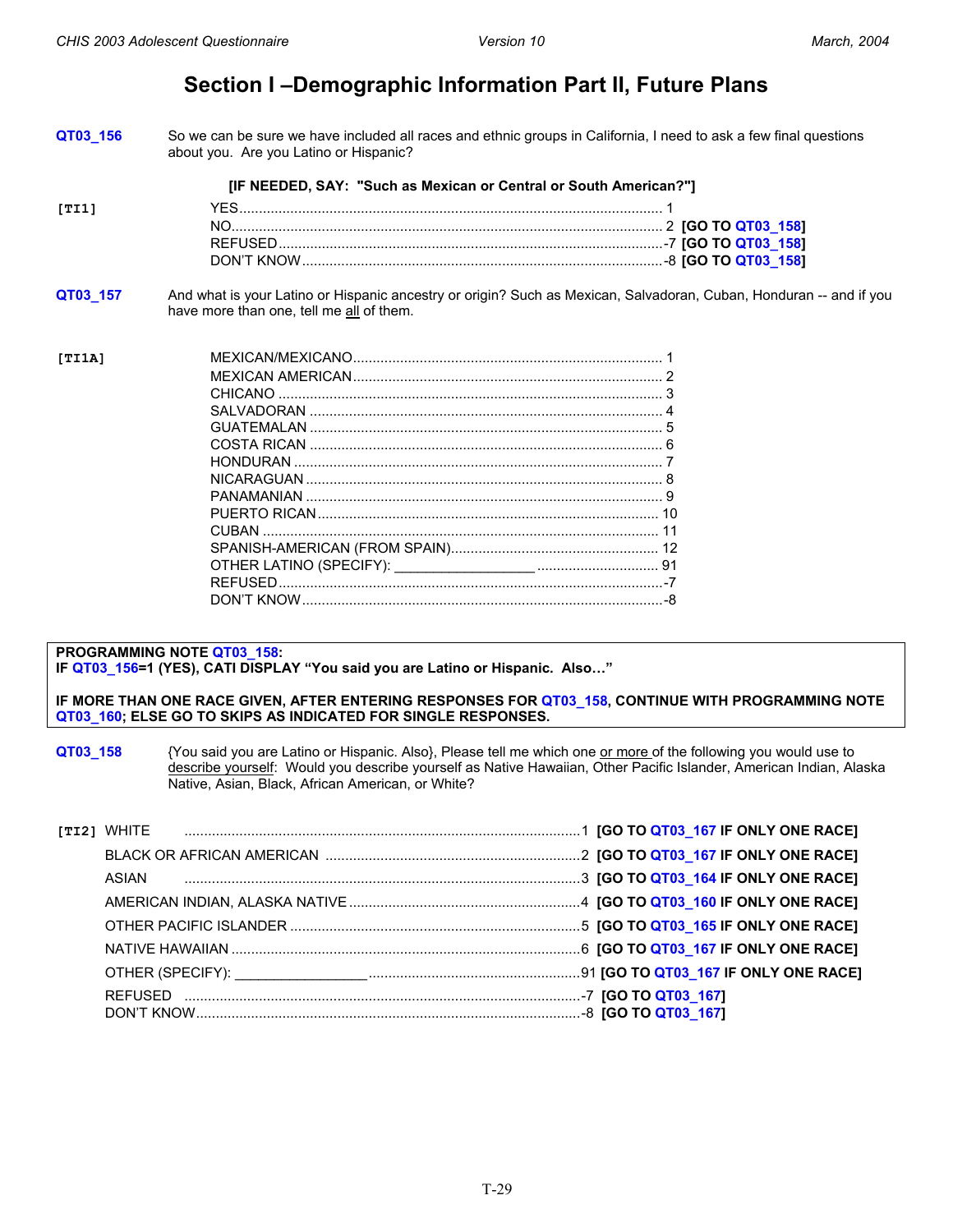#### PROGRAMMING NOTE QT03\_160: IF QT03\_158= 4 (AMERICAN INDIAN, ALASKA NATIVE) AND [6 (NATIVE HAWAIIAN) OR 5 (OTHER PACIFIC ISLANDER) OR 3 (ASIAN) OR 2 (BLACK OR AFRICAN AMERICAN) OR 1 (WHITE) OR 91 (OTHER (Specify))], CONTINUE WITH QT03\_160; ELSE GO TO PROGRAMMING NOTE QT03\_164.

- QT03\_160
- You said, American Indian or Alaska Native, and what is your tribal heritage? If you have more than one tribe, tell me all of them.

#### $[TI2A]$

 $[TI2B]$ 

| OTHER TRIBE [Ask for spelling] (SPECIFY): ________________________ 91 |  |
|-----------------------------------------------------------------------|--|
|                                                                       |  |
|                                                                       |  |

QT03\_161 Are you an enrolled member in a federally or state recognized tribe?

| DON'T KNOW |  |
|------------|--|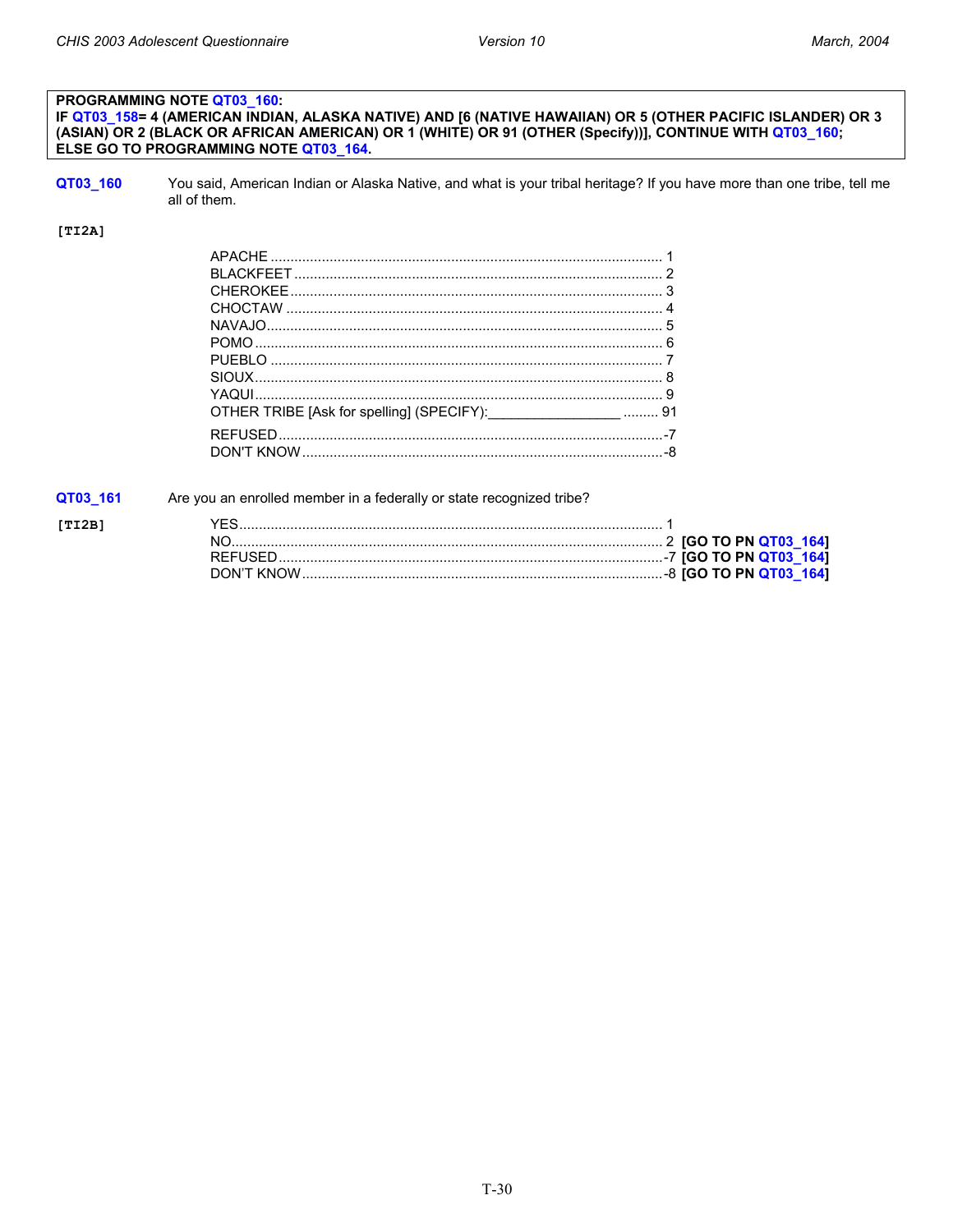$[TI2C]$ 

**QT03\_162** Which tribe are you enrolled in?

| [TI2C] | <b>APACHE</b>                       |    |
|--------|-------------------------------------|----|
|        |                                     |    |
|        |                                     |    |
|        |                                     |    |
|        | <b>BLACKFEET</b>                    |    |
|        |                                     |    |
|        | <b>CHEROKEE</b>                     |    |
|        |                                     |    |
|        |                                     |    |
|        |                                     |    |
|        | <b>CHOCTAW</b>                      |    |
|        |                                     |    |
|        |                                     |    |
|        |                                     |    |
|        | <b>NAVAJO</b>                       |    |
|        |                                     |    |
|        | <b>POMO</b>                         |    |
|        |                                     |    |
|        |                                     |    |
|        |                                     |    |
|        |                                     |    |
|        | <b>PUEBLO</b>                       |    |
|        |                                     |    |
|        |                                     |    |
|        |                                     |    |
|        |                                     |    |
|        | <b>SIOUX</b>                        |    |
|        |                                     |    |
|        |                                     |    |
|        |                                     |    |
|        | YAQUI                               |    |
|        |                                     |    |
|        |                                     |    |
|        |                                     |    |
|        | <b>OTHER</b>                        |    |
|        | OTHER [Ask for spelling] (SPECIFY): | 91 |

REFUSED..................................................................................................-7

DON'T KNOW............................................................................................-8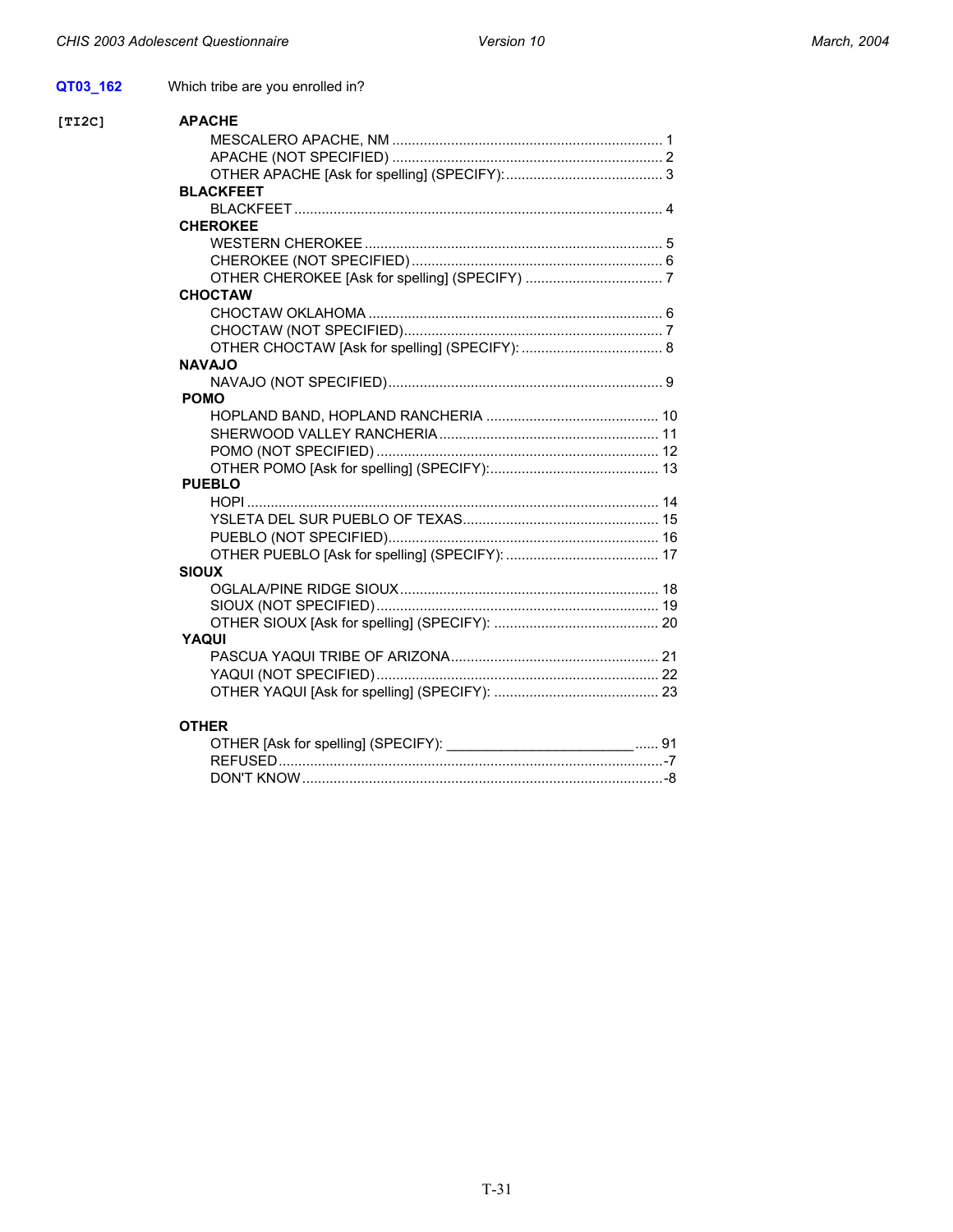#### PROGRAMMING NOTE QT03 163: IF QT03\_158 = 3 (ASIAN) AND [6 (NATIVE HAWAIIAN) OR 5 (OTHER PACIFIC ISLANDER) OR 4 (AMERICAN INDIAN OR ALASKA NATIVE) OR 2 (BLACK OR AFRICAN AMERICAN) OR 1 (WHITE) OR 91 (OTHER (Specify))], **CONTINUE WITH QT03\_163;** ELSE GO TO PROGRAMMING NOTE QT03\_164.

QT03\_163 You said Asian, and what specific ethnic group are you, such as Chinese, Filipino, Vietnamese? If you are more than one, tell me all of them.

| [TI2D] | <b>BANGLADESHI</b> |  |
|--------|--------------------|--|
|        | <b>BURMESE</b>     |  |
|        | CAMBODIAN          |  |
|        | <b>CHINESE</b>     |  |
|        | FII IPINO          |  |
|        | <b>HMONG</b>       |  |
|        |                    |  |
|        |                    |  |
|        | JAPANESE.          |  |
|        | <b>KOREAN</b>      |  |
|        | I AOTIAN.          |  |
|        |                    |  |
|        | <b>PAKISTANI</b>   |  |
|        | SRI I ANKAN        |  |
|        | <b>TAIWANFSF</b>   |  |
|        | THAI               |  |
|        |                    |  |
|        |                    |  |
|        |                    |  |
|        |                    |  |

PROGRAMMING NOTE QT03 164:

IF QT03\_158 = 5 (PACIFIC ISLANDER) AND [6 (NATIVE HAWAIIAN) OR 4 (AMERICAN INDIAN OR ALASKA NATIVE) OR 3 (ASIAN) OR 2 (BLACK OR AFRICAN AMERICAN) OR 1 (WHITE) OR 91 (OTHER (Specify))], CONTINUE WITH QT03\_164; ELSE GO TO PROGRAMMING NOTE QT03\_165.

QT03\_164 You said you are Pacific Islander. What specific ethnic group are you, such as Samoan, Tongan, or Guamanian? If you are more than one, tell me all of them.

| [TI2D1] |  |
|---------|--|
|         |  |
|         |  |
|         |  |
|         |  |
|         |  |
|         |  |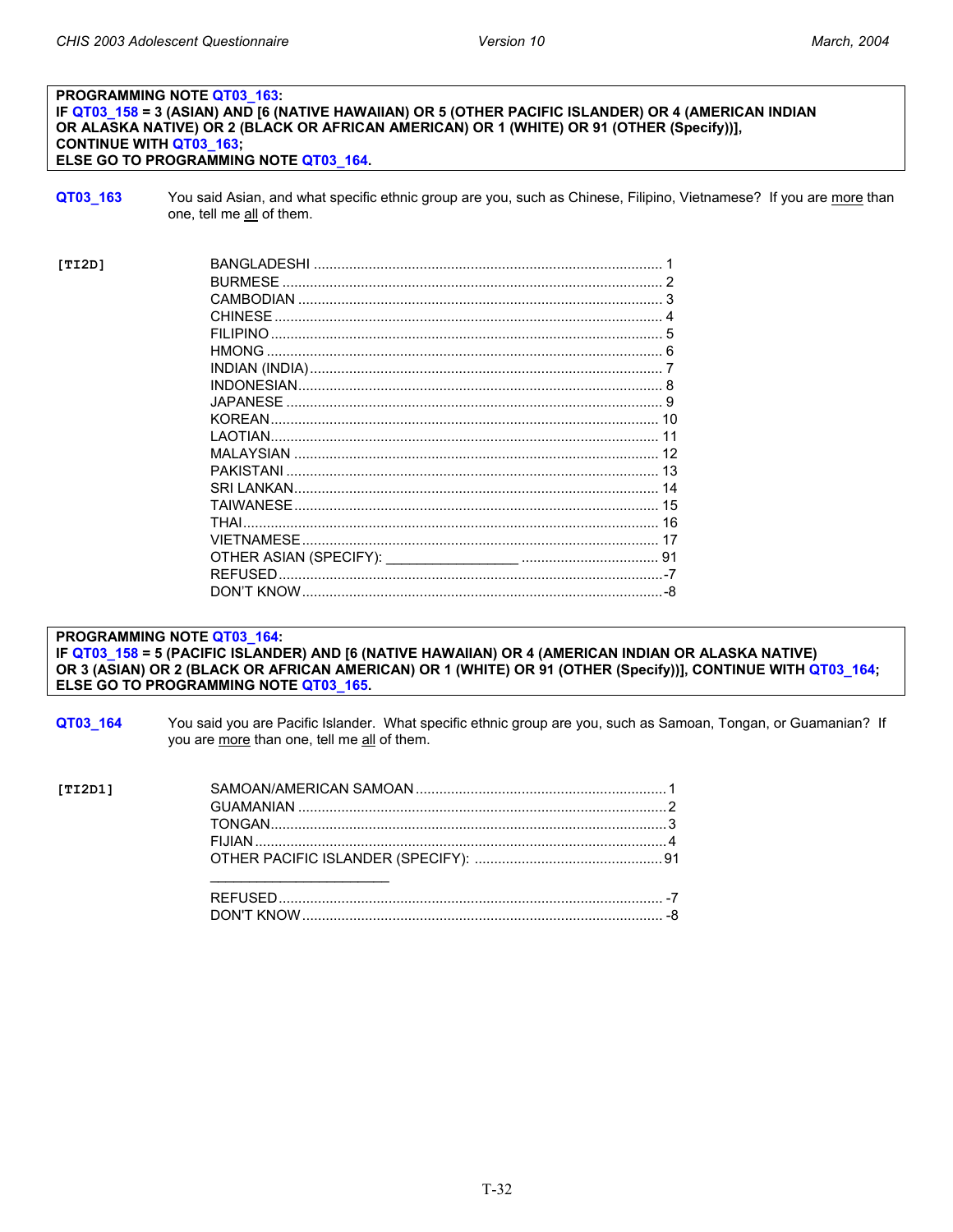#### PROGRAMMING NOTE QT03\_165:

IF QT03\_156 = 1 (YES, LATINO) AND [QT03\_158= 6 (NATIVE HAWAIIAN) OR 5 (OTHER PACIFIC ISLANDER) OR 4 (AMERICAN INDIAN OR ALASKA NATIVE) OR 3 (ASIAN) OR 2 (BLACK OR AFRICAN AMERICAN) OR 1 (WHITE) OR 91 (OTHER (Specify))], CONTINUE WITH QT03\_165; ELSE IF MULTIPLE RESPONSES TO QT03\_158 OR QT03\_163 OR QT03\_164 [NOT COUNTING -7 OR -8 (REF/DK)], CONTINUE WITH QT03\_165; ELSE GO TO QT03\_166.

FOR QT03\_157 RESPONSES, INCLUDE "Specify" RESPONSE FOR 91 (OTHER LATINO); IF QT03\_156 = -7 (REFUSE), INSERT "Latino".

QT03\_165 You said that you are {DISPLAY RESPONSES FROM TI2, TI3, TI7, TI8}. Of these, which do you most identify with?

| [TI2E] |      |
|--------|------|
|        |      |
|        |      |
|        |      |
|        |      |
|        |      |
|        |      |
|        |      |
|        |      |
|        |      |
|        |      |
|        |      |
|        |      |
|        |      |
|        |      |
|        |      |
|        |      |
|        |      |
|        |      |
|        |      |
|        |      |
|        |      |
|        |      |
|        |      |
|        |      |
|        |      |
|        |      |
|        |      |
|        |      |
|        |      |
|        |      |
|        |      |
|        |      |
|        |      |
|        |      |
|        |      |
|        |      |
|        |      |
|        |      |
|        |      |
|        |      |
|        |      |
|        |      |
|        |      |
|        |      |
|        |      |
|        |      |
|        |      |
|        | $-8$ |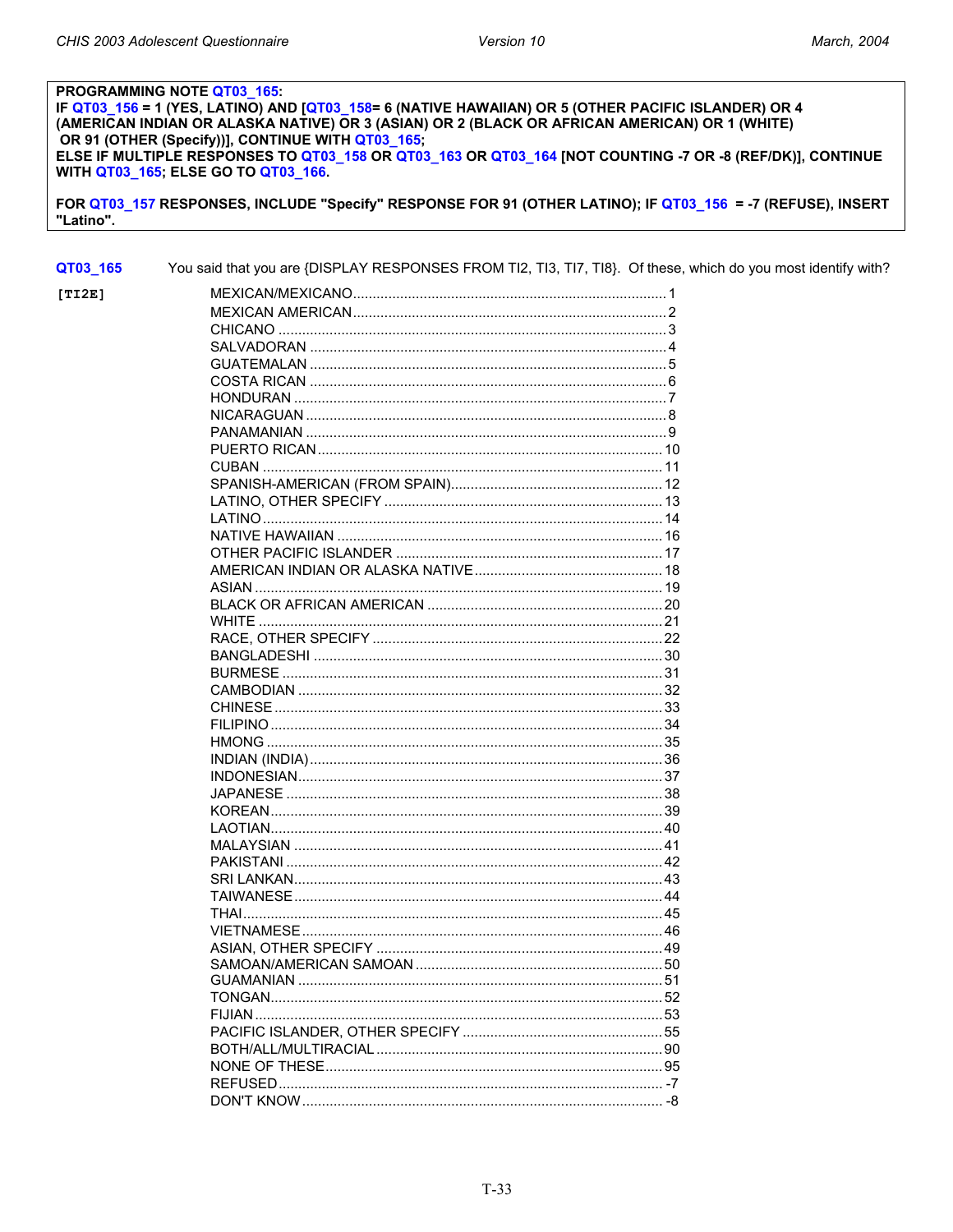#### <span id="page-36-0"></span>QT03\_166 In what country were you born?

 $[TI3]$ 

#### PROGRAMMING NOTE QT03\_167: IF QT03\_166= 1, 2, 9, 22, or26 (BORN IN USA or US TERRITORY), GO TO QT03\_170; ELSE, CONTINUE WITH QT03\_167:

| QT03 167 | The next two questions are about citizenship and immigration status. Your answers are confidential and will not be<br>reported to the INS. Are you a citizen of the United States? |  |
|----------|------------------------------------------------------------------------------------------------------------------------------------------------------------------------------------|--|
| [TI4]    |                                                                                                                                                                                    |  |
| QT03 168 | Are you a permanent resident with a green card?                                                                                                                                    |  |
| [TI5]    |                                                                                                                                                                                    |  |